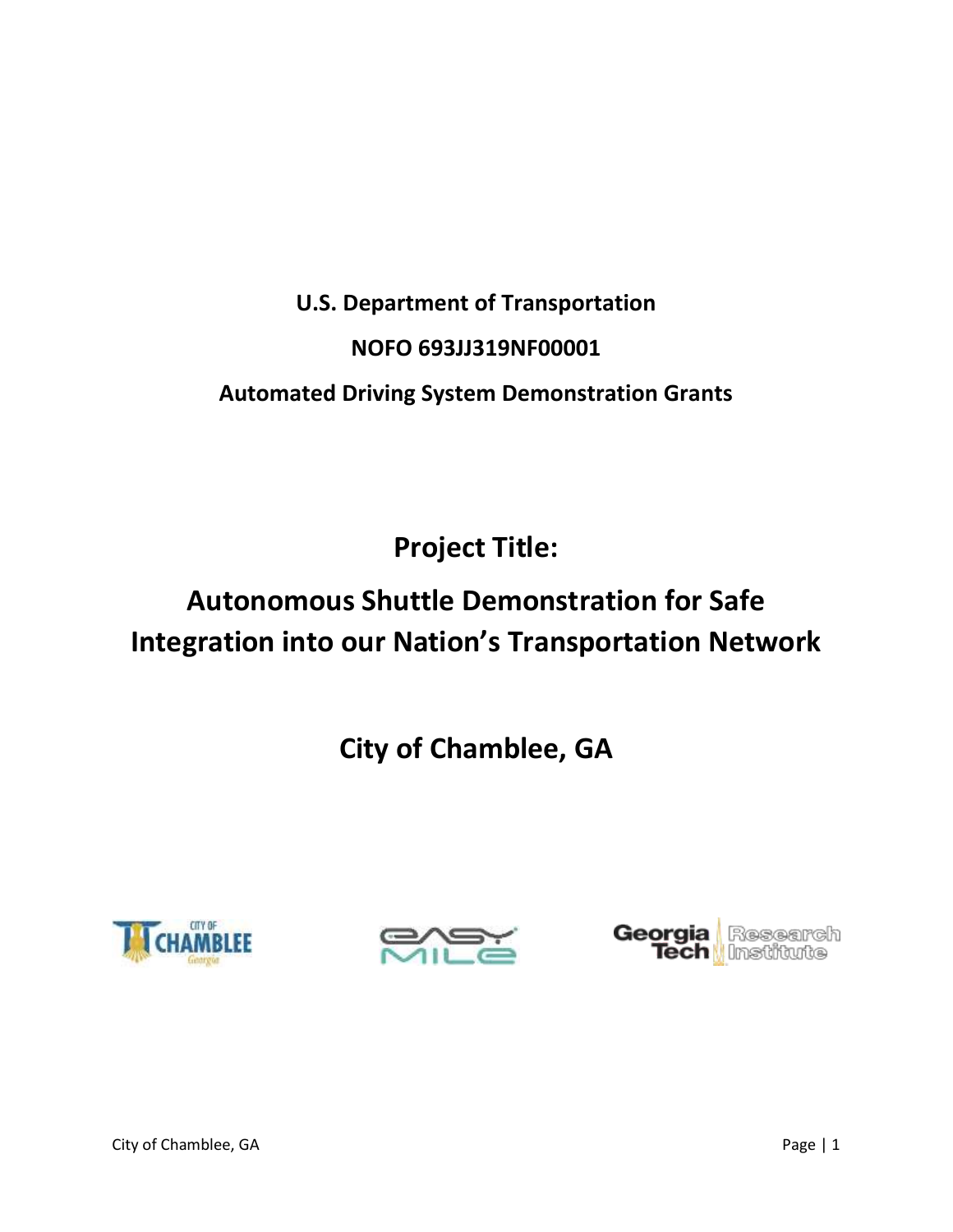

**CITY**  $0 F$ CHAMBLEE

#### **SAGE PEACHTREE ROAD** CHAMBLEE, GA 30341

March 21, 2019

To Whom it May Concern:

The City of Chamblee, Georgia, is excited to submit its proposal to USDOT for the Peachtree Road Shared Autonomous Vehicle demonstration project. As a city of just over 30,000 diverse residents with a rapidly growing, transit-oriented downtown, Chamblee is now in its third year of planning for how to maximize and leverage the last-mile connectivity, economic development, environmental protection, and technological advancement this project will bring.

Chamblee's 2018 Self-Driving Shuttle Feasibility Study and Concept Plan, itself a product of the vision of the City as a forward-thinking center of innovation with strong multi-modal transportation connections as established in the Town Center Livable Centers Initiative (LCI) Plan and Comprehensive Plan, demonstrated that the Peachtree Road corridor is a strong candidate for a successful self-driving shuttle system (p. 68). 2019's in-progress Shared Autonomous Vehicle (SAV) Operation Plan builds on this momentum by providing a detailed analysis of the route and system operations. Implementation has already begun with the start of construction of 2017's Peachtree Road Streetscape & Rail Trail Concept Plan. which will fundamentally transform the route into a significantly more pedestrianand transit-friendly corridor.

Chamblee has partnered with the Georgia Tech Research Institute (GTRI) to help ensure that this project goes beyond the shuttle service itself. Both partners are committed to being on the cutting edge of this technology, and Peachtree Road's lively mix of users, including trains, cars, trucks, buses, bikes, scooters, and pedestrians, along with stop signs, traffic signals, construction sites, and a variety of land uses, is an ideal corridor for studying how these vehicles react and

770.986.5010 770.986.5014 www.chamblaego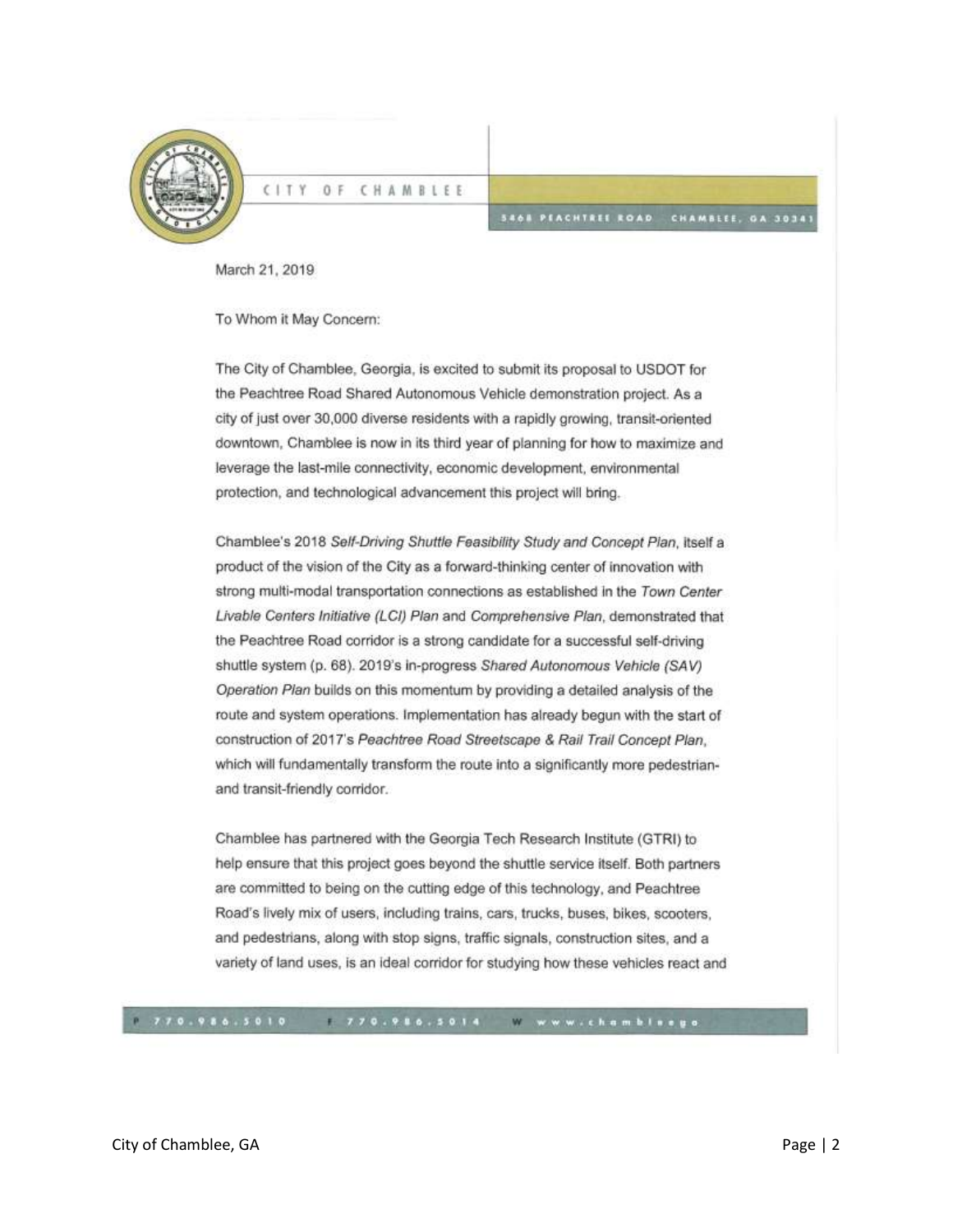

#### CITY  $0 F$ CHAMBLEE

#### **SAGE PEACHTREE ROAD** CHAMBLEE, OA 30341

adapt in often unpredictable urban settings. Chamblee and GTRI are enthusiastic about the opportunity to work with USDOT to provide unfettered access to any and all data that will help this technology thrive in the safest manner possible.

We look forward to the day that autonomous vehicles provide a valuable transit connection within Chamblee's thriving downtown and are confident that this funding opportunity is ideal for making this vision a reality.

Sincerely, R. Enc Clarkson Mayof City of Chamblee, Georgia

#### $770.986.5010$ 770.986.5014 www.chamblesga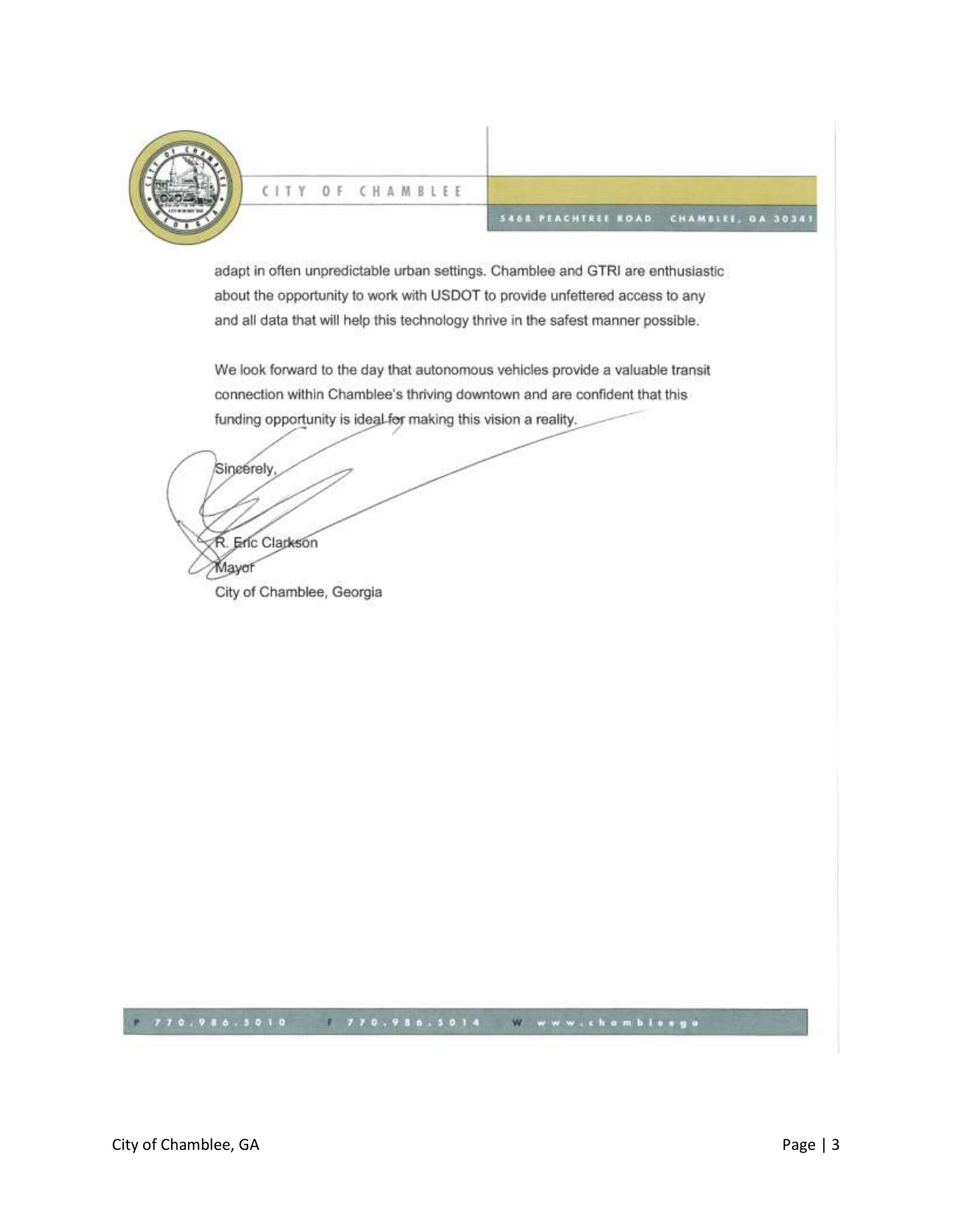| <b>Summary Table</b>                       |                                                      |
|--------------------------------------------|------------------------------------------------------|
| <b>Project Name/Title</b>                  | Autonomous Shuttle Demonstration for Safe            |
|                                            | Integration into our Nation's Transportation Network |
| <b>Eligible Entity Applying to Receive</b> | City of Chamblee, Georgia                            |
| <b>Federal Funding</b>                     |                                                      |
| <b>Point of Contact</b>                    | Rebecca Keefer, AICP                                 |
|                                            | Chamblee Special Projects Manager                    |
|                                            | rkeefer@chambleega.gov                               |
|                                            | 770-639-7096                                         |
| <b>Proposed Location</b>                   | Chamblee (Metropolitan Atlanta), Georgia, USA        |
| <b>Proposed Technologies for the</b>       | L4 SAV Demonstration, Connected Vehicle              |
| Demonstration                              | Communication (V2V, V2I), Signage                    |
| <b>Federal Funding Amount Requested</b>    | \$9.7 million                                        |
| <b>Non-Federal Cost Share Amount</b>       | \$4,000,000                                          |
| Proposed                                   |                                                      |
| <b>Total Project Cost</b>                  | \$13.7 million                                       |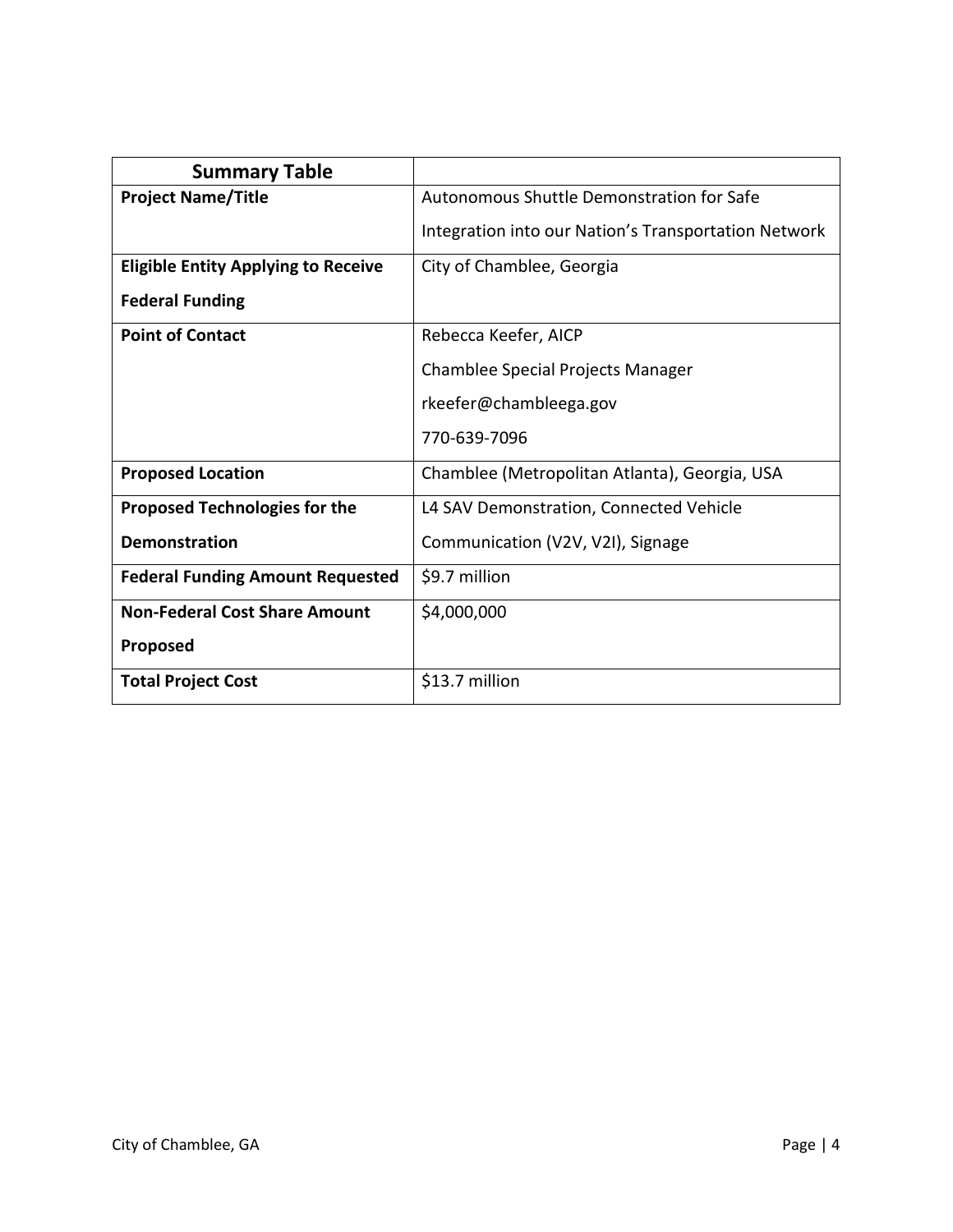# **Table of Contents**

| 1.  |       |                                                                         |  |
|-----|-------|-------------------------------------------------------------------------|--|
| 1.1 |       |                                                                         |  |
| 1.2 |       |                                                                         |  |
|     | 1.2.1 |                                                                         |  |
|     | 1.2.2 |                                                                         |  |
| 1.3 |       |                                                                         |  |
|     | 1.3.1 | Significant Public Benefit(s), Economic Vitality and Prototypes  13     |  |
|     | 1.3.2 | Technological Complexity, Market Failures and Transportation-challenged |  |
|     | 1.3.3 |                                                                         |  |
| 1.4 |       |                                                                         |  |
|     | 1.4.1 |                                                                         |  |
|     | 1.4.2 |                                                                         |  |
|     | 1.4.3 |                                                                         |  |
|     | 1.4.4 |                                                                         |  |
|     | 1.4.5 |                                                                         |  |
|     | 1.4.6 |                                                                         |  |
|     | 1.4.7 |                                                                         |  |
| 1.5 |       |                                                                         |  |
|     | 1.5.1 |                                                                         |  |
|     | 1.5.2 |                                                                         |  |
|     | 1.5.3 |                                                                         |  |
|     | 1.5.4 |                                                                         |  |
|     | 1.5.5 |                                                                         |  |
|     | 1.5.6 |                                                                         |  |
|     |       |                                                                         |  |
|     |       |                                                                         |  |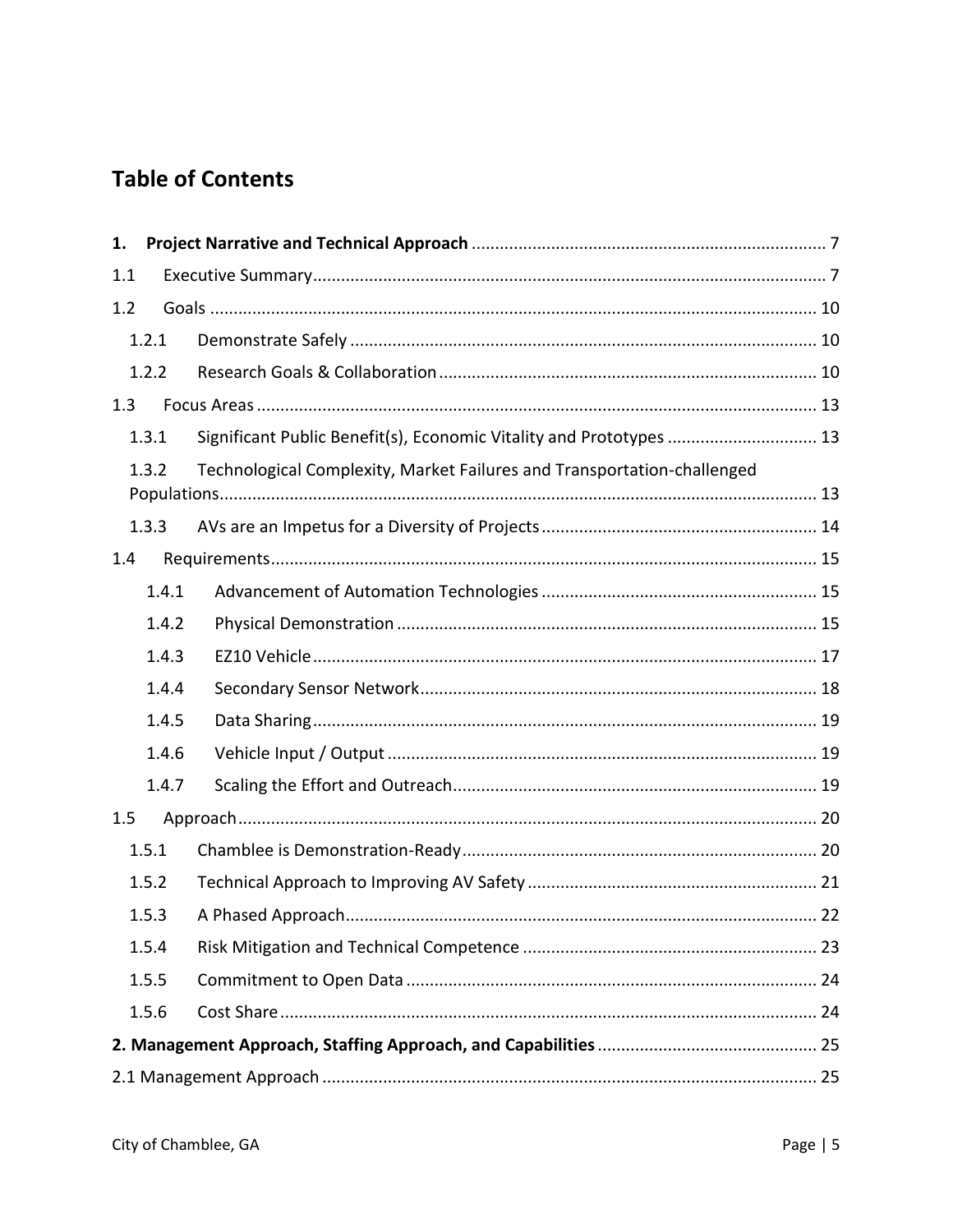# **Listing of Tables/Figures**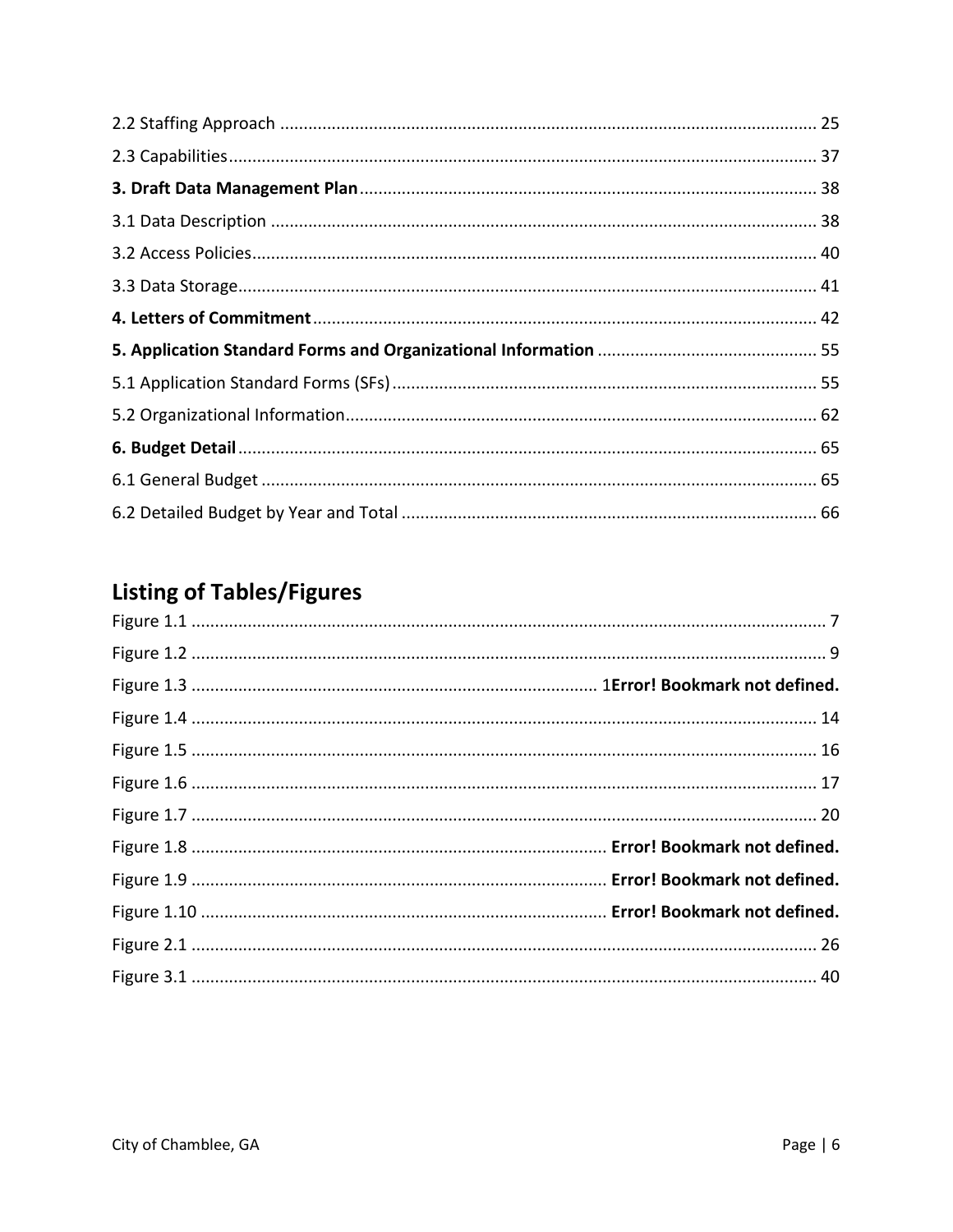# <span id="page-6-0"></span>**1. Project Narrative and Technical Approach**

# <span id="page-6-1"></span>1.1 Executive Summary

The City of Chamblee, a metropolitan Atlanta community in Georgia, is pleased to submit this proposal on behalf of a collaboration with the Georgia Institute of Technology (Georgia Tech) and EasyMile, an existing L4 autonomous vehicle (AV) manufacturer. Chamblee proposes to demonstrate and test the integration of an autonomous shuttle into existing public spaces through regular operation of a sensor enabled Autonomous Driving System (ADS) over a twoyear period of performance. Through this demonstration the City of Chamblee plans to operate an EZ10 model shared autonomous vehicle (SAV) [*Figure 1*] operating at L4 autonomy (Driving Automation levels defined by SAE J3016) in mixed traffic on a fixed route providing first/last mile connectivity in the community. Georgia Tech and EasyMile will outfit the EZ10 shuttle with a broad array of relevant AV sensors to capture, analyze, and provide data to the USDOT and the broader research community. Testing and data collection will be completed using a phased approach designed to emphasize safety while also advancing the integration of the vehicle into

the municipal infrastructure. This phased approach begins with testing on a closed course test track in typical and atypical situations and progresses to regular shuttle use on a specified route in the city. Data captured will be made available to USDOT with no access restrictions for use in its Secure Data Commons. This ADS demonstration program will focus on 1) the identification of infrastructure and 2) communications modifications necessary to support the safe introduction of AV's into our nation's transportation network.



*Figure 1.1. EasyMile EZ10 SAV*

The EZ10 SAV has a demonstrated L4 capability on fixed routes and in mixed traffic. EasyMile has successfully deployed 250 vehicles in over 23 countries with vehicles traveling more than 200,000 miles with no accidents involving vehicles in operation. The EZ10 has specifically been deployed in Singapore, Sweden, China, Australia, Germany, France, and the United States in Arlington, Texas and Otsego, Minnesota.

Using the EZ10 as an ADS demonstration vehicle, the team will outfit the vehicle with a comprehensive sensor suite of redundant sensors beyond those used by EasyMile to navigate. These additional sensors will be used as the testbed and data collection platform so as not to interfere with existing automation sensors and software on the vehicle. The proposers will 1) identify challenges to the safe integration of AVs into the road system, 2) identify potential strategies and changes to municipality infrastructure and communications that can mitigate these challenges, and 3) collect the and analyze the data to test these risk mitigation approaches on-road to successfully and safely operate AVs in the transportation system. The team proposes to look at the integration holistically, including both strategies and technology needed for the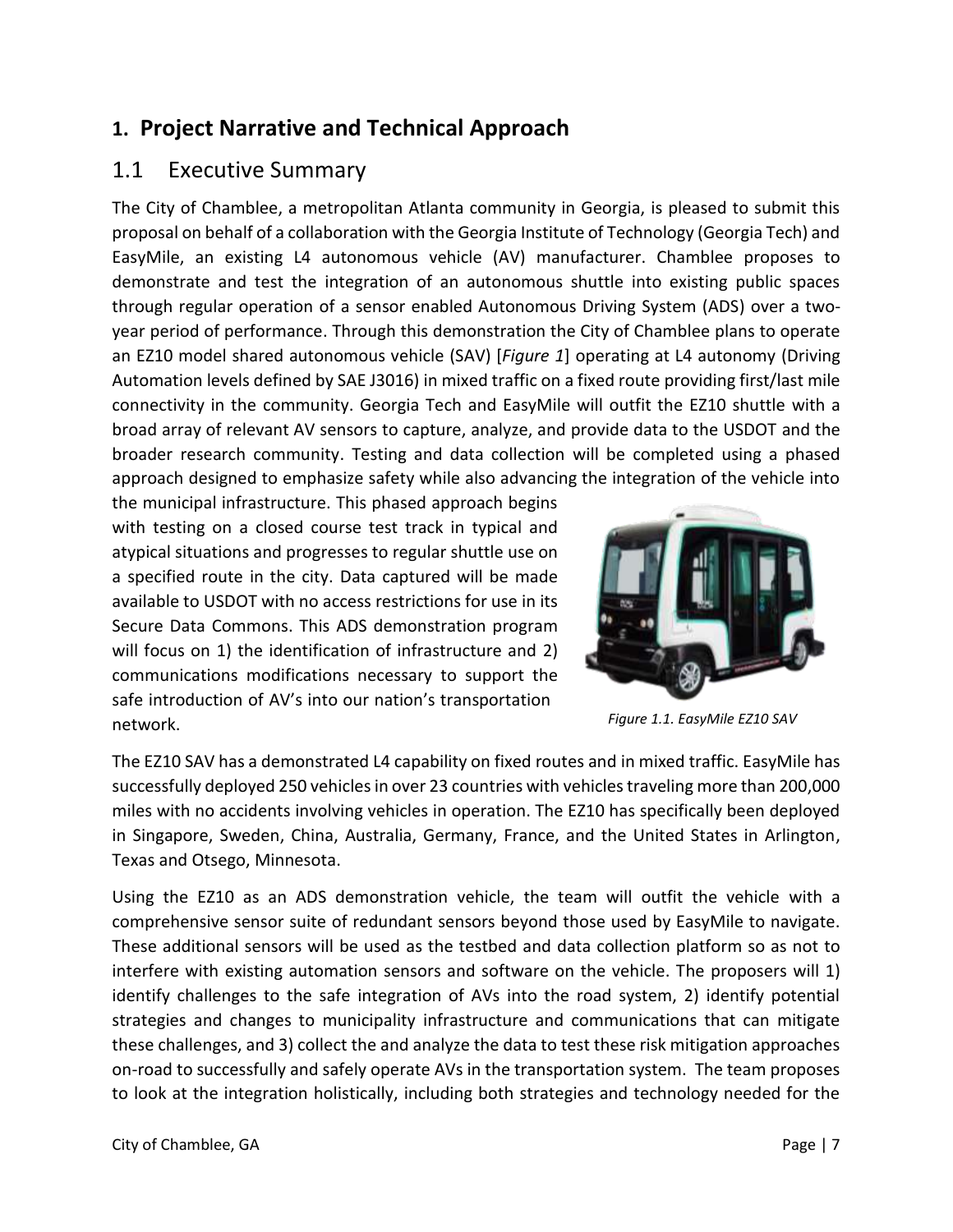vehicles to successfully integrate as well as the strategies and infrastructure changes required by this municipality and other governments to enable the safe integration of AVs.

A key component of this demonstration is to identify the key changes to municipality infrastructure required to successfully operate municipality owned ADS safely in mixed traffic. The City of Chamblee will provide program management and coordination with all involved stakeholders throughout the demonstration program. Additional key partners will include the Atlanta Regional Commission (ARC) and the Georgia Department of Transportation (GDOT). Georgia Tech will be the project's lead researchers and provide data management. EasyMile will provide the EZ10 driverless shuttle for the project demonstration through a contract with Chamblee. EasyMile will collect high-level data to share with the USDOT in addition to the data collected by Georgia Tech. The City will provide the operations and maintenance staff to serve as onboard safety operators and customer service ambassadors for the duration of the program. Public engagement is also an integral component of the project, providing qualitative data to better understand customer mobility needs and improve the user experience.

The full set of data collected and analyzed throughout the effort includes the data from the sensor-outfitted vehicle, data from any installed infrastructure in the City, the data from the municipality safety, operations, and maintenance staff, and public opinion data. Combined, this data will provide key feedback to adjust risk mitigation strategies and develop safe practices.

The City of Chamblee has already laid the groundwork for just such an AV demonstration through its *Self-Driving Shuttle Feasibility Study & Concept Plan*, completed and adopted over the last two years, and its in-progress *Shared Autonomous Vehicle (SAV) Operation* Plan, which are in direct support of the City's Livable Centers Initiative (LCI) Plan. The goals of the LCI plan – to maintain and enhance the City's multi-modal transportation network, to support efficient land use, minimize traffic congestion, and to facilitate community-wide and regional mobility – have been the driving factors for Chamblee to pursue the integration of an SAV route in our community. The SAV program will address the City's mobility, economic, and environmental goals. Public transportation through the historic downtown will support local businesses, alleviate parking challenges, and reduce environmental pollutants while developing and maintaining strong multimodal connections. These existing studies have used significant public input to compile information on the necessary infrastructure improvements required to implement the SAV while helping determine the route, schedule, and other key factors needed to drive successful outreach and usage.

Chamblee is fully committed to operating an SAV to provide our community with mobility access for all while providing connectivity between the road network, public transit, and pedestrian paths. The team proposes a multi-year ADS program that will provide the USDOT data needed to drive safety decisions and regulations to allow the widespread integration of L3+ AVs into communities.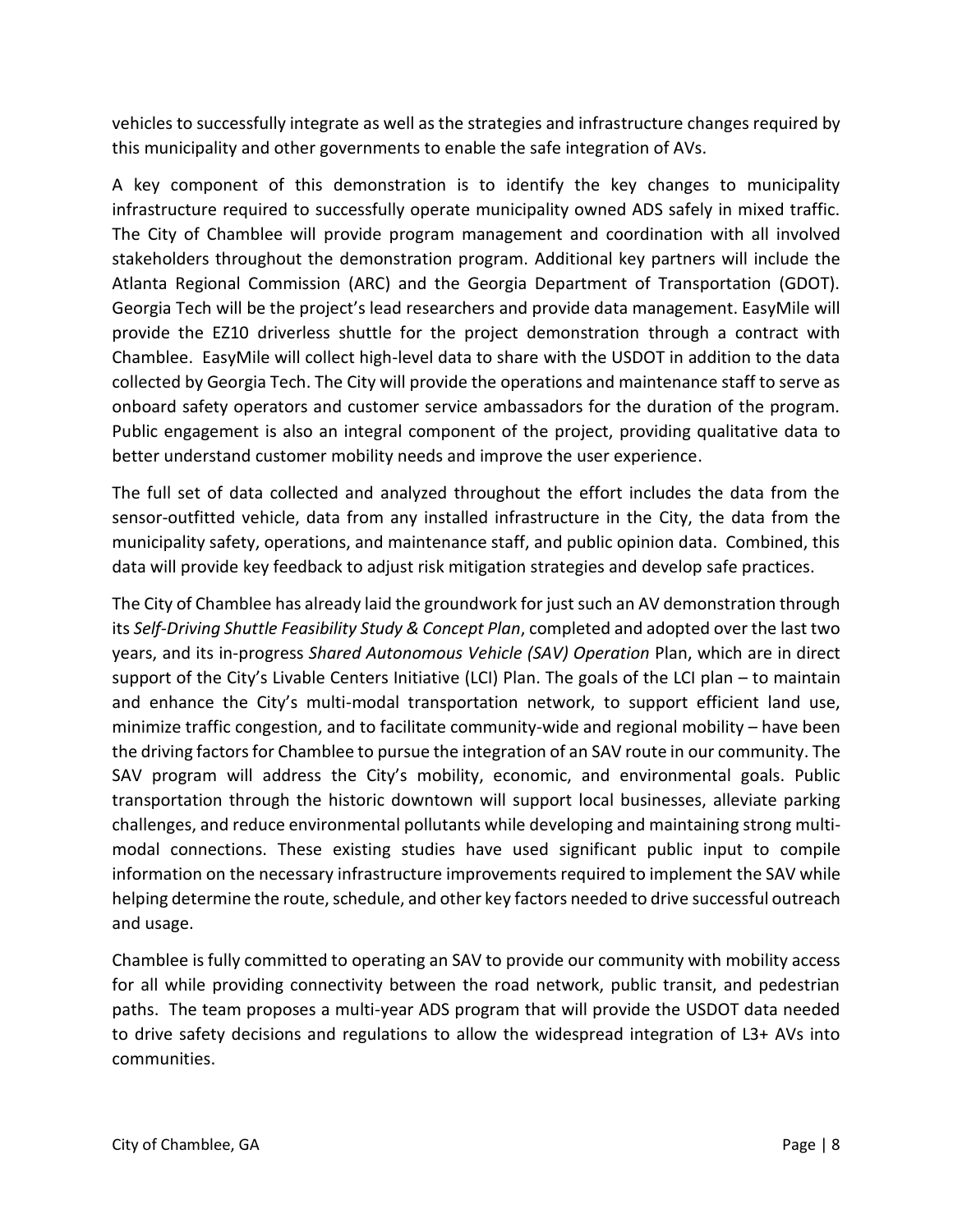The proposed final phase of the SAV demonstration route will be along a core route of 2.2 miles on Peachtree Road in Chamblee's downtown district corridor. Construction on a comprehensive overhaul of the route, based on the City's *Peachtree Road Streetscape & Rail Trail Concept Plan,* will begin in the spring of 2019. This traffic-calming project will result in the route becoming significantly more bicycle- and pedestrian-friendly, greatly improving access to the SAVs. The route will include five stops to serve as a vital first/last mile connection for pedestrians who live, work, shop, or dine in the development



*Figure 1.2. Proposed SAV route in downtown* 

along Peachtree Road. The stops include the Peachtree Station commercial development, Mercy Park senior housing and medical center, Chamblee MARTA station, Chamblee Dunwoody Way, and the municipal center (including City Hall) at Broad Street (*Figure 2*). The operation of the EZ10 over the period of performance will provide significant public benefit as well as a platform for open data collection in complex on-road conditions.

The proposing team is eager to demonstrate an SAV in Chamblee while collecting much-needed data for the USDOT from sensors on board an AV operating in one of the first mixed-traffic routes in the nation. The team believes this proposal's phased approach will provide the USDOT with a safely executed demonstration that develops a comprehensive data set aligned with its intention to use the data to inform decisions related to expanded AV use in the United States. We believe the project will produce significant public benefits in the form of recommendations for data collection, storage, and communications that should be considered in order to safely operate AVs on our nation's public transportation networks.

As one of the first mixed-traffic SAVs in North America, Peachtree Road will be unlike any other, and as such, needs to orient users to the new operating conditions. The City of Chamblee's selfdriving shuttle is both scalable and relatable to other government organizations/transit agencies. The lack of efficient, safe and affordable first and last-mile connectivity is a problem throughout the country. A self-driving shuttle appears to be one of the more sustainable methods of providing this missing link. Therefore, similar treatments would be very attractive to places throughout the country. By partnering with the Atlanta Regional Commission and the Georgia Institute of Technology, the City will have a local, regional and national forum to share information and lessons learned to transfer knowledge throughout the country. To ensure broad exposure, the City will host a webpage regarding the project and host an annual site visit and education program to highlight the demonstration project in tandem with these partners. The proposal anticipates implementation of Phase 1 in mid to late 2019 with Phase 2 implementation in mid-2020.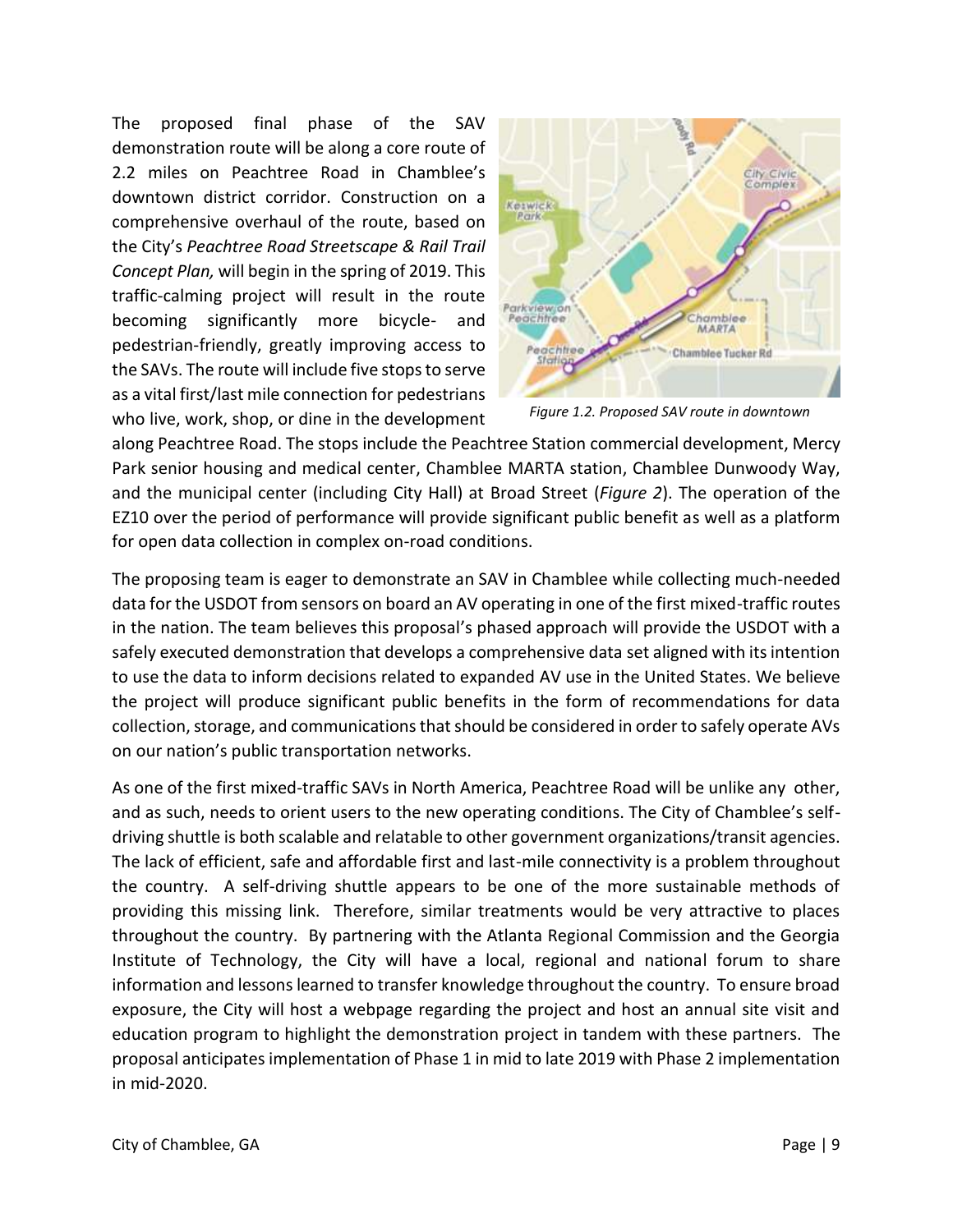# <span id="page-9-0"></span>1.2 Goals

Creating transportation options that allow for collective use by pedestrians and commuters is an integral component of safe and efficient multi-modal transportation. The proposing team's primary goal is to pursue the safe integration of an SAV into a multi-modal transportation system using a phased approach that begins with closed-course testing for risk mitigation, progressing to full testing on a 2.2 mile mixed-traffic shuttle route. The goal of this effort will be to demonstrate a framework that uses proper infrastructure, planning, and technology to mitigate the uncertainties of traffic and ensure the safe integration of ADS, as well as provide the USDOT with the necessary data to determine appropriate policy for the safe integration of ADS throughout the nation.

### <span id="page-9-1"></span>1.2.1 Demonstrate Safely

The proposers are seeking a wider understanding how AVs impact the safety of a community utilizing multi-modal transportation. This assessment includes necessary changes to road and pedestrian infrastructure, emergency response, construction/maintenance equipment, and processes. Chamblee considers safety of the utmost importance when implementing autonomous vehicles for public use. Creating transportation options that allow for collective use by pedestrians and commuters is an integral component of safe and efficient multi-modal transportation.

# <span id="page-9-2"></span>1.2.2 Research Goals & Collaboration

The proposing team offers several goals of this ADS demonstration. Specific research goals are as follows:

- 1) Demonstrate the safe integration of ADS into on-road transportation and collect vehiclelevel data for an AV shuttle operating at L4 in mixed traffic for safety analysis and rulemaking. The team will investigate situations such as adverse weather conditions, temporary construction zones in the vehicle travel lane, vehicles or transit stopped in the travel lane, vehicle collisions blocking the travel path, pedestrians, cyclists, and other scenarios which will strain the current state of the art autonomous systems.
	- a. A phased approach will be used to approach the demonstration of safe operations on municipal roadways starting with testing on a closed course under nominal and anomalous circumstances and ending with a demonstration of multiple L4 AV shuttles operating on a fixed route in mixed traffic.
	- b. For data collection, the team plans to use the EZ10 manufacturer standard sensors combined with a custom sensor suite that will include additional sensors such as radar, LIDAR, cameras, IR sensors, Dedicated Short Range Communications (DSRC) on board units (OBU), etc. These sensors will collect data aboard the AV operating in mixed-traffic in a peri-urban environment. Data will be collected during all operations, and the data will be provided to USDOT and the public, and can be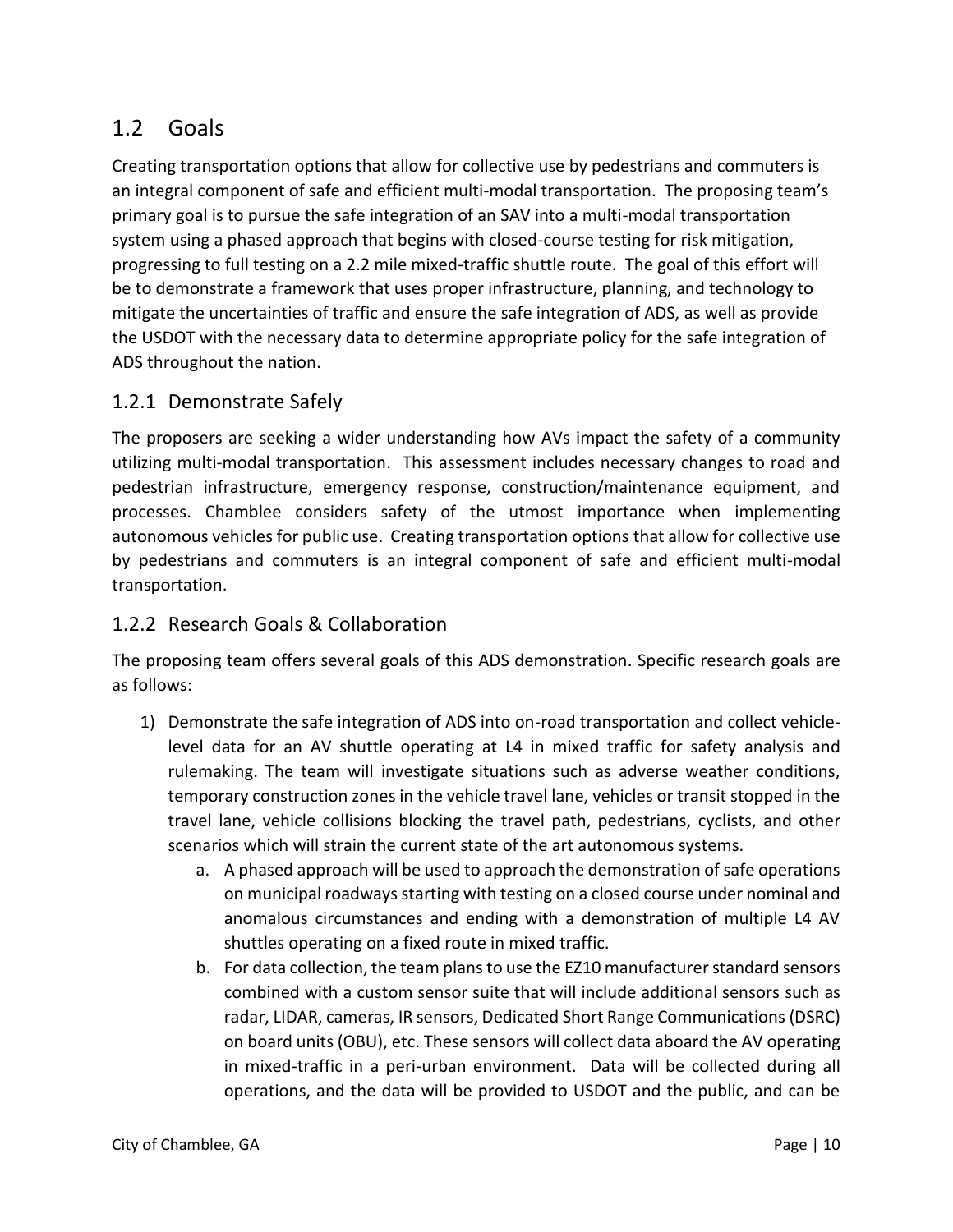used to advance the understanding on key autonomy challenges, such as determining how filtering and fusing algorithms can be improved to increase safety critical actions.

- c. While collecting this data, the team will ensure safety by monitoring the AV shuttle as it moves in mixed traffic along a fixed route. EasyMile offers a "Safety First" approach through an added independent "Safety Chain" used to mitigate the risk of processing unit failure, with the ability to trigger emergency stops if necessary. In addition to the vehicle's established safety features, an onboard safety operator will be employed for the duration of the demonstration as a back-up.
- 2) Looking toward eventual L5 systems, identify infrastructure modifications necessary for safely integrating the AVs into mixed-traffic on-road transportation systems.
	- a. The ADS demonstration program will include the identification of infrastructure modifications necessary for safety. A Site Assessment Report will be produced by EasyMile, summarizing recommendations and requirements for the route that Chamblee will need to implement before the ADS is put in place. For example, existing roadway and sidewalk conditions may require modest improvements. Recommended stop amenities which will drive usage based on current surroundings will also be included. In particular, signage locations must be determined and implemented for pedestrian and vehicle safety along the route. To address this prior to deployment, the engineering staff of EasyMile will identify all potential risks and mitigation strategies along the proposed route for operating in nominal conditions. The City has already begun this work through the operations plan development process currently underway.
	- b. The team will use a phased approach to integration, with a closed course being used to test the system in off-nominal and high-risk conditions to determine the needed infrastructure and policies to ensure safe operations of SAVs deployed on the roadways. Identified infrastructure improvements will be made as necessary to improve operations in traffic.
	- c. Prior to EZ10 deployment, an EasyMile engineer will manually drive along the route to pre-learn the operating environment and create a reference map. Every intersection and station will be defined; speed limitations and the use of bell/indicators will be programmed. As a result, the EZ10 will know exactly what to do and where to go. EasyMile has demonstrated a proven history of safety, with a zero-accident record after deployment of autonomous vehicles.
	- d. Future ADS will not always have the opportunity to operate in ideal conditions. While the proposed EZ10 will carry an onboard operator for these off-nominal conditions, the vehicle will be outfitted with a host of sensors, and the data collected will be provided to the USDOT so that researchers can analyze and identify hazardous conditions resulting from off-nominal driving conditions.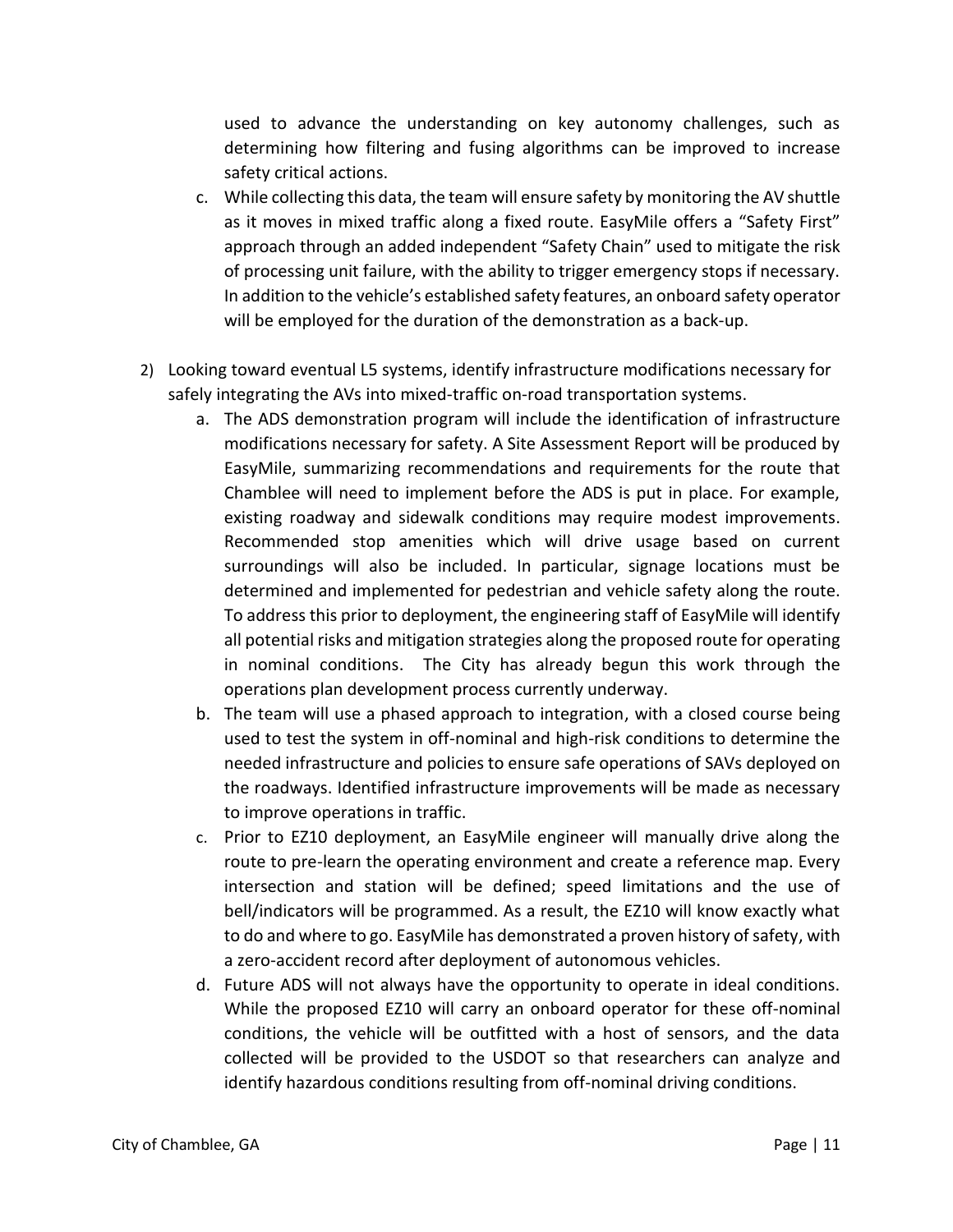3) Leveraging the strengths of the City of Chamblee, Georgia Tech, and EZmile, to collaboratively engage stakeholders in the community (including law enforcement, EMS, etc.) and affected residents to solicit public feedback is a critical element for successfully implementing the AV shuttle in a way that provides benefits to the community at large.



*Figure 1.3. SAV Implementation Steps*

- a. Collaboration has been essential throughout the process of preparing for this project. The City was awarded the Georgia Smart Communities Challenge, a Georgia Tech-led initiative bringing together industry and public agencies to help local governments implement smart development. The *Self-Driving Shuttle Feasibility Study & Concept Plan*, created in partnership with Stantec, provided City leaders and community members an opportunity to express their vision for the future of public transportation. Chamblee hopes to promote a healthy and safe living environment by harnessing technological resources and funding to make the vision of developing and maintaining strong multi-modal transportation connections a reality, including the use of SAVs.
- b. As part of this effort, the City of Chamblee plans to engage with the public to obtain qualitative data to better understand customer mobility needs and improve the user experience, as well as understand and mitigate public concerns.
- 4) Collect data for use in analyzing the path determination and travel of an L4 AV in mixed traffic on a fixed route. Classification of the data according to incidents for use in understanding and recommending potential requirements for data and communications requirements to promote safer AV use on-road.
	- a. Incidents will be divided into a number of sub-categories:
		- i. Accident: The proposers are planning for this to remain an empty dataset.
		- ii. Near-Miss
		- iii. Notable Incident
		- iv. Correct Vehicle Intervention
		- v. Operator Noted Incident
		- vi. Random Sample of Nominal Operation

All data will be tagged and timestamped for search and recovery.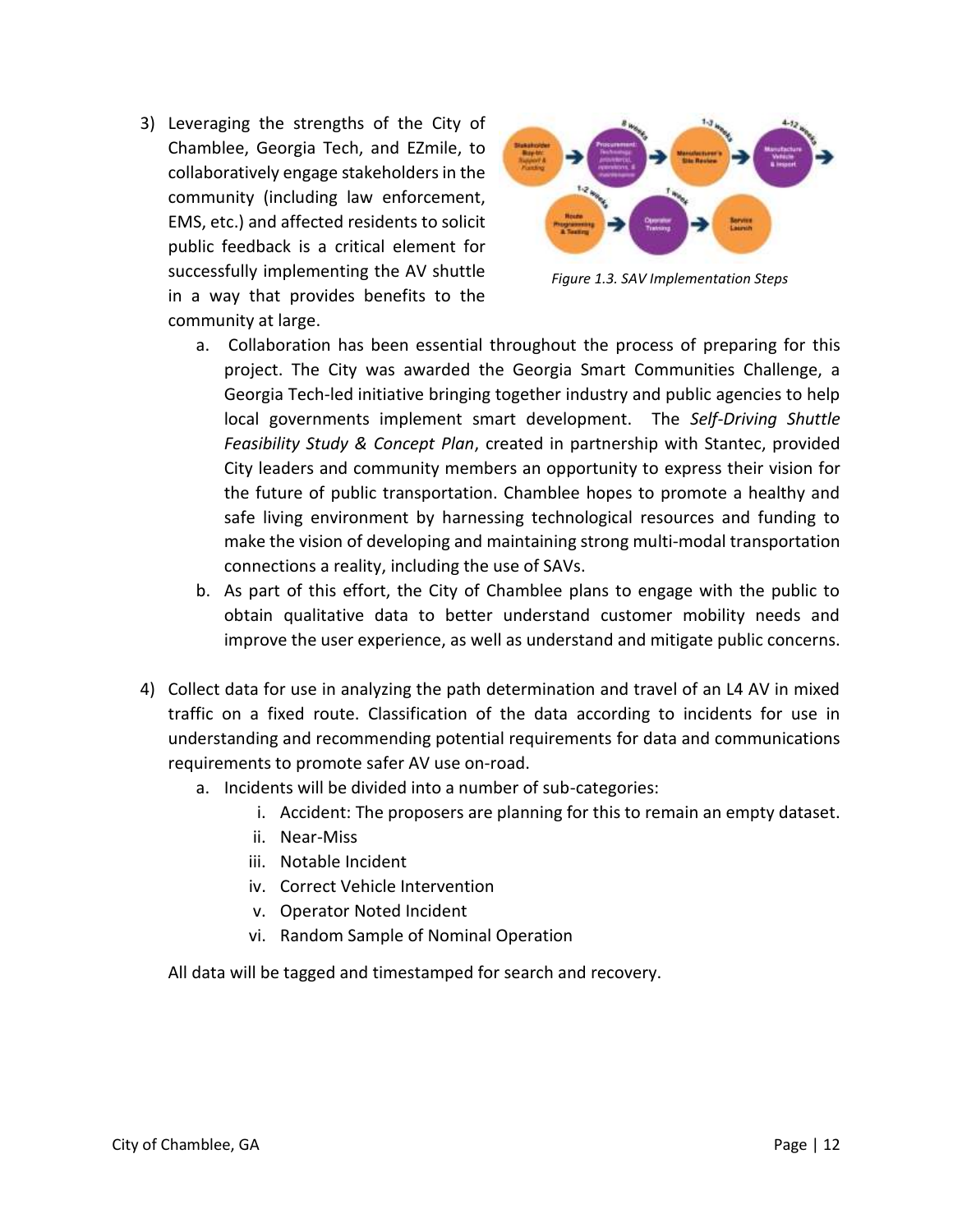# <span id="page-12-0"></span>1.3 Focus Areas

# <span id="page-12-1"></span>1.3.1 Significant Public Benefit(s), Economic Vitality and Prototypes

Chamblee is focused on the safe introduction of Shared Autonomous Vehicles (SAVs) because we believe they will provide significant public benefits. For example, focusing on first/last mile to connect to the Chamblee MARTA station's rail transit would give citizens that struggle making it from the transit station to their destination an alternative option. With Mercy Care – a medical clinic for underserved populations – located along the core SAV route identified in the *Self-Driving Shuttle Feasibility Study and Concept Plan*, the SAV will provide a way to get to and from public rail transit to a group that may not otherwise have access. While the MARTA Gold Line through Chamblee connects to popular local destinations such as the Civic Center and the Arts Center, it also leads directly to Atlanta's Hartsfield Jackson International Airport, providing an even greater national and even international impact of the SAV route.

The EZ10 Driverless Shuttle from EasyMile provides a built-in access ramp for elderly and disabled riders. Aside from increased accessibility, we believe the SAV will cause a decrease in traffic congestion as well as an increase in MARTA ridership. The SAV would help fill some of the gaps that are present along the core route that cause people to drive instead of walk or bike to transit. The introduction of electric SAVs will also contribute to a reduction in carbon emissions and will encourage additional public health benefits throughout the community.

In 2017, the City of Chamblee adopted a *Strategic Economic Development Plan* that identifies a clear pathway to expand the economic base to improve the quality of life of the residents and increase economic vitality of the region. This plan encourages the construction of additional mixed-use developments and infill developments adjacent to Peachtree Road, where the core route of the SAV would be located.

The EasyMile shuttle is one of the most straightforward vehicles to implement on existing streets. The EZ10 Driverless Shuttle is advertised to, "operate on existing roadways with no additional infrastructure required". The City is working with EasyMile to evaluate options for "quick charge" infrastructure. This infrastructure, would allowing the shuttle to charge at a stop while picking up passengers, effectively keeping the vehicle in operation for longer periods at a time.

# <span id="page-12-2"></span>1.3.2 Technological Complexity, Market Failures and Transportation-challenged Populations

Autonomous vehicle developers are currently advancing fully self-contained and self-sufficient autonomous vehicles that do not rely on active external information being passed to the vehicle. No information coming from the vehicle's surrounding infrastructure or from other vehicles on the road is being integrated or incorporated into the vehicle's decision-making processes. The critical reason is that external information is not mandated or regulated and currently does not yet exist in significant quantities for integration. Therefore, autonomous vehicle developers advancing into this space must develop vehicles which are self-reliant, using on-board sensors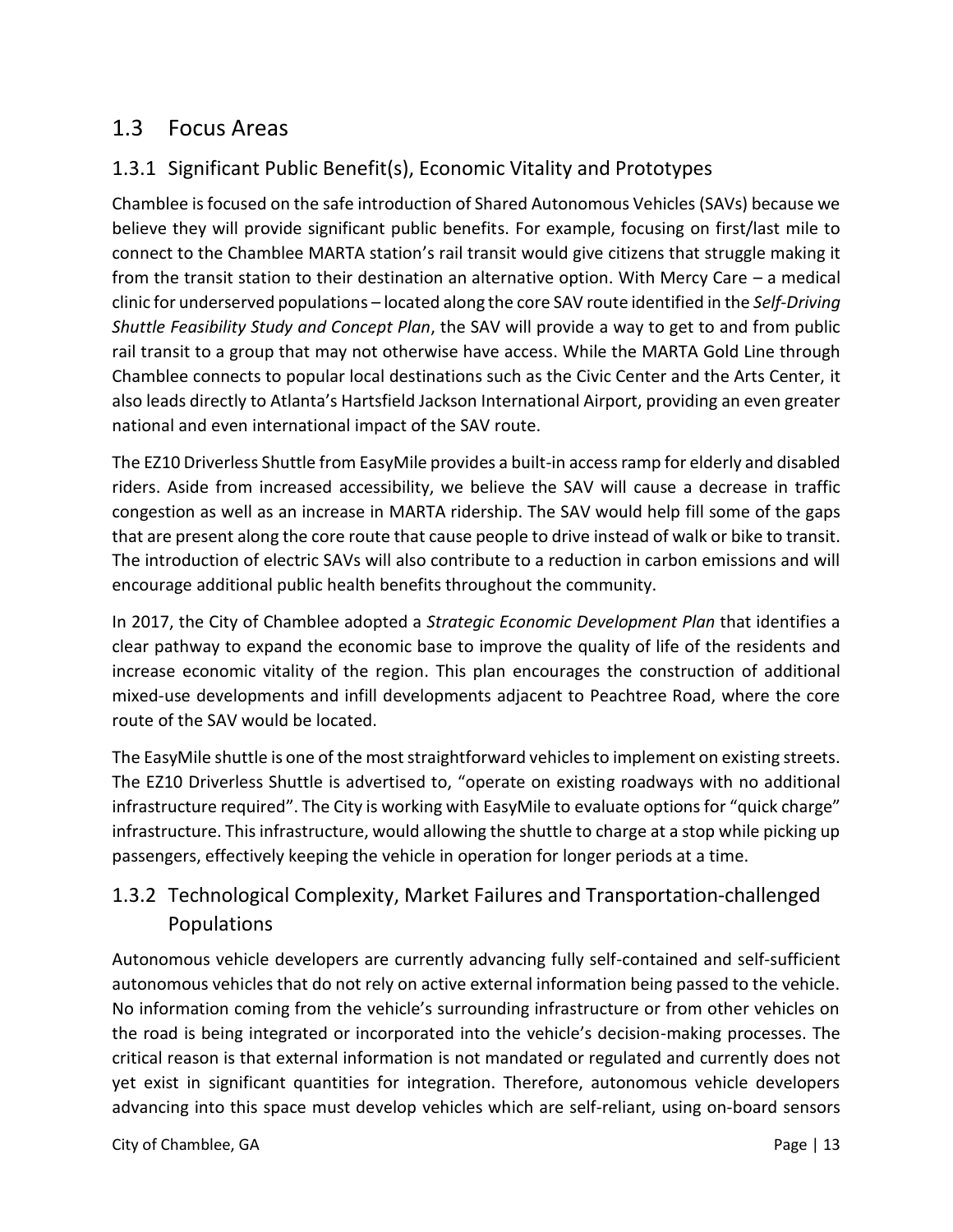only to define the world around them. As of now, using this unregulated framework, no Level 5 autonomous vehicles exist.

This project will focus on exploring the options for improving AV safety and driving autonomy towards L5. The team will investigate what and how external communications from an AV's surroundings, both from infrastructure and from fellow vehicles on our roads, should be provided to AVs in order to overcome limitations in on board sensor technology, machine intelligence, and other technologies used in safe path determination. This project will explore the use of DSRC communications from infrastructure and vehicles in nominal and atypical driving situations and in various weather conditions. The team will focus on determining the necessary external communications that should be recommended for increasing AV safety. The team plans to determine the types of communication that if provided by government and automobile manufactures will lead to safer and more robust ADSs.

The current market of Shared Autonomous Vehicles lacks private entities that provide shuttle services to all citizens. Furthermore, data and lessons learned about the implementation requirements on municipal governments remains unstudied. The City of Chamblee desires to be on the forefront of this technology and provide public access to SAVs as an amenity to all its citizens. The diverse demographics that are present within Chamblee would allow the SAV to reach many different groups of individuals; 50% of our population speaks Spanish, 25% of the residents in Chamblee are millennials/young adults (25-34) compared to 13% of the Atlanta metro-area population, and the City of Chamblee is more densely populated than the Metro Atlanta area (3,720 residents per square mile vs. 630 residents per square mile in the metroarea). To assist in incentivizing ridership on the SAV, the City of Chamblee will subsidize fares during this demonstration program. This program would be a pioneer for this type of technology not only in the region, but also nationally.

### <span id="page-13-0"></span>1.3.3 AVs are an Impetus for a Diversity of Projects

The City of Chamblee has developed concept plans to create a Mobility Hub in an underutilized area in front of the MARTA train station along Peachtree Road. This would provide riders a

pleasant place to relax while their connecting bus arrives, a place for the SAV to stop and pick up passengers, and even serve as a destination for some individuals. The Mobility Hub, in conjunction with the SAV, would provide a number of transportation options for current and potential bus and train riders in need of first/last mile connectivity.

The implementation of a Shared Autonomous Vehicle in the Town Center area would serve as a catalyst for a range of capital improvement



*Figure 1.4. Proposed SAV route in downtown*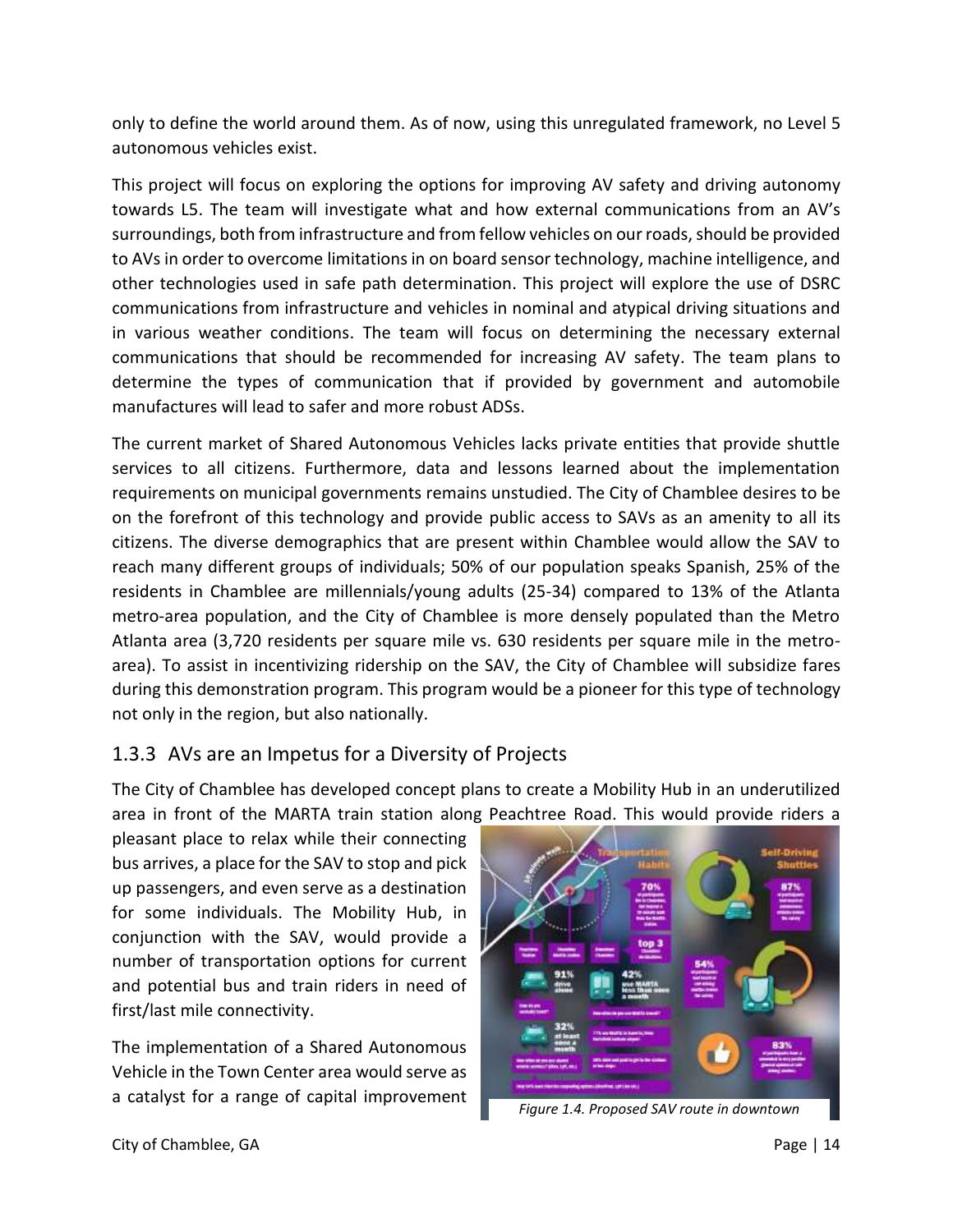projects, benefitting both private and public entities. We believe a SAV route will increase the desire to redevelop MARTA properties as part of their Transit Oriented Development program, which would economically benefit both the area along the SAV route and the City as a whole. With the advanced technology that is required for the SAV, it would show the growing technology sector that a market for these industries exists outside of downtown Atlanta and encourage new high-tech jobs in the region.

# <span id="page-14-0"></span>1.4 Requirements

The USDOT has outlined a number of requirements specifying the types of demonstration and information to be produced by the performers under this grant. The following section describes how the proposers plan to satisfy the requirements by building from extensive ongoing work in enabling Chamblee to be a leader in AV implementation.

# <span id="page-14-1"></span>1.4.1 Advancement of Automation Technologies

The collaborative team including local government, an AV manufacturer, and academia is proposing to advance the state of the art in AV technology through series of multi-year testing activities leveraging the strengths of each of the team members.

Georgia Tech will be outfitting the vehicle with additional sensing capability and data storage with the goal of providing an open data set for use by current and future researchers in improving system safety. However, beyond this long-term data collection activity, the proposers are additionally offering to advance the AV industry through purposeful introduction of off-nominal operating conditions, and storage and sharing of those that may occur throughout regular use within the period of performance. The off-nominal cases are intended to assist the USDOT and vehicle manufactures with information allowing regulatory changes, such as potential mandatory data sharing around accidents, and infrastructure changes, such as required connected vehicle technology inclusion in emergency response and construction. These proposed interactions between the infrastructure and the vehicle are designed with the eventual future of L5 autonomous systems in mind.

# <span id="page-14-2"></span>1.4.2 Physical Demonstration

The City of Chamblee, in partnership with the Georgia Institute of Technology, Atlanta Regional Commission, Georgia Power and Stantec Consulting, has been developing the framework for a self-driving shuttle in Chamblee over the past 18 months. Most of the analysis and planning work is complete, and this timely grant proposal offers the opportunity to accelerate the implementation of this plan with an on-road AV. The planned implementation includes an initial physical demonstration on a closed course to test the vehicle's behavior in off nominal circumstances, followed by a series of on-road demonstrations.

The City of Chamblee Self-Driving Shuttle Feasibility and Operations plans resulted in the selection of the Peachtree Road corridor as the preferred route and proposed recommendations for changes to the built environment including revisions to the roadway, curbs, transit stops,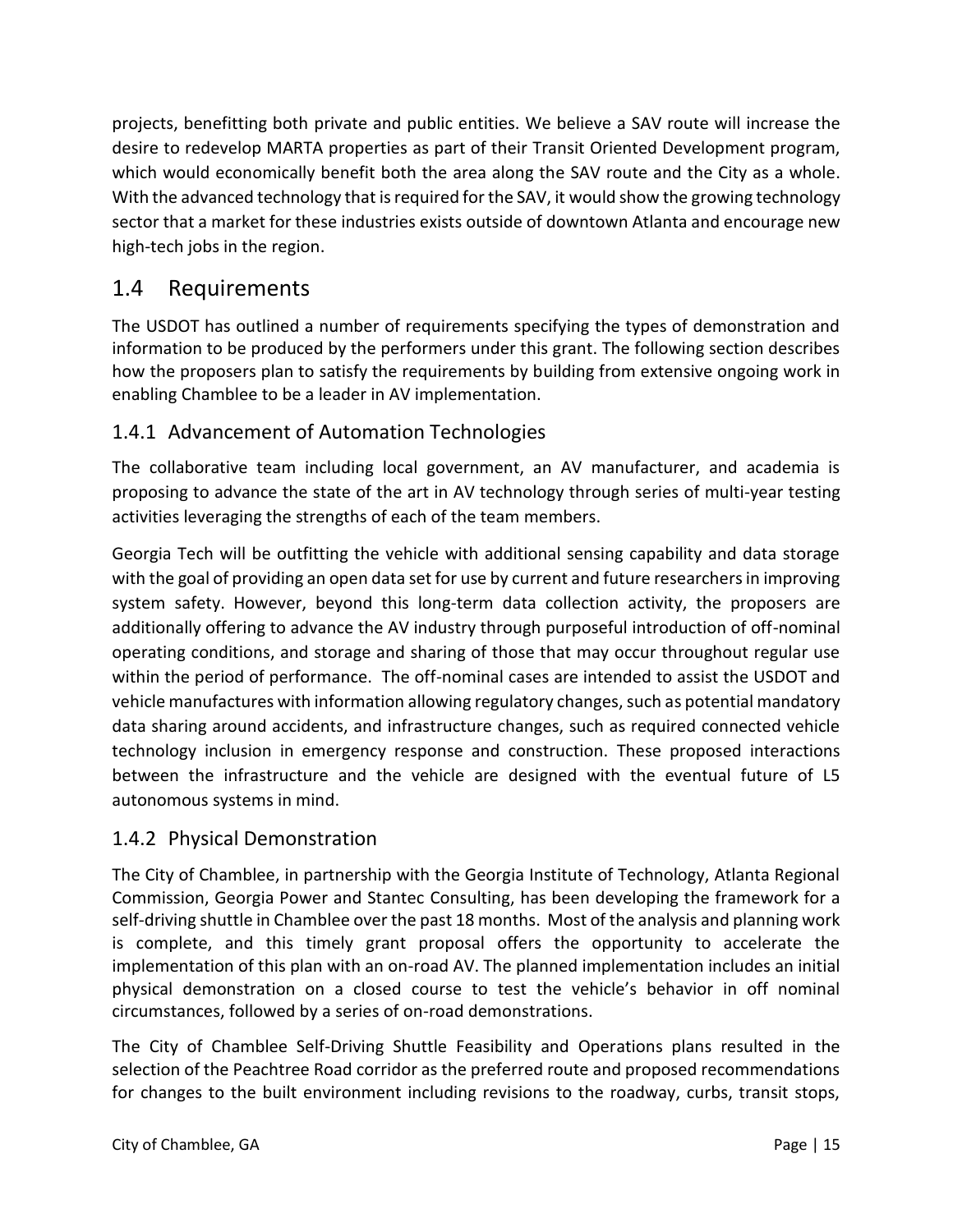signage, ADA accessibility, etc. These changes will ensure that the right environment is created for the testing of ADS technology. This preparatory effort eliminates a major hurdle to the demonstration project and will result in a shuttle-ready corridor, from a safety perspective. This will allow the project to focus on the implementation and testing of ADS and associated technologies as well as maximizing operational time for data collection.

The proposed demonstration shuttle will connect residents to metro Atlanta's heavy rail line (MARTA) at the Chamblee MARTA Station and will travel through the City's Town Center and Mid-City districts which are currently experiencing a renaissance with multiple multifamily residential, restaurant, office, and retail developments recently built or underway. The goal will be to provide connectivity to key city locations, with an emphasis on improving access to affordable transportation in the community.

The physical demonstration consists of 3 separate demonstrations, described below:

- 1) Testing on a closed course with intentionally introduced anomalous events to understand the vehicle's response across a full range of possible operating scenarios and make adjustments as necessary. This phase will last at least 6 moths, with the goal of obtaining enough test data to ensure confidence in the safety of the vehicle in the extents of possible scenarios that may be encountered on-road. The length of this initial phase may be adjusted based on the results of the testing. This will be supplemented by modeling and simulation activities that will use the data gathered from the closed course testing to simulate real-world driving conditions when a high percentage of cars are connected vehicles (can be AVs). This will be used to investigate the situations and messages required (leading to regulation recommendations) to increase safety and autonomy of AVs based on knowledge gained from initial research. The addition of modeling and simulation at this step will allow the team to test integration behaviors prior to operating the vehicle in traffic as well as conduct additional experiments that will explore technologies required for eventual L5 operation.
- 2) The AV shuttle will traverse a fixed route through the City's main street, Peachtree Road, and work seamlessly with already available local and regional transportation options. The **proposed initial SAV route** is 1.1 miles long with five stops, including a

connection to the MARTA Gold Line and Bus Routes 103, 132, 825, and 408 at MARTA's Chamblee Station. Five proposed stops: Peachtree Station, Mercy Park, MARTA, Chamblee Dunwoody Way, and Broad Street comprise the core route. The core route is also very conducive to safe SAV operations, with an array of traffic-calming measures and multimodal accommodations. Operational



*Figure 1.5. Proposed SAV Stop along Peachtree Rd*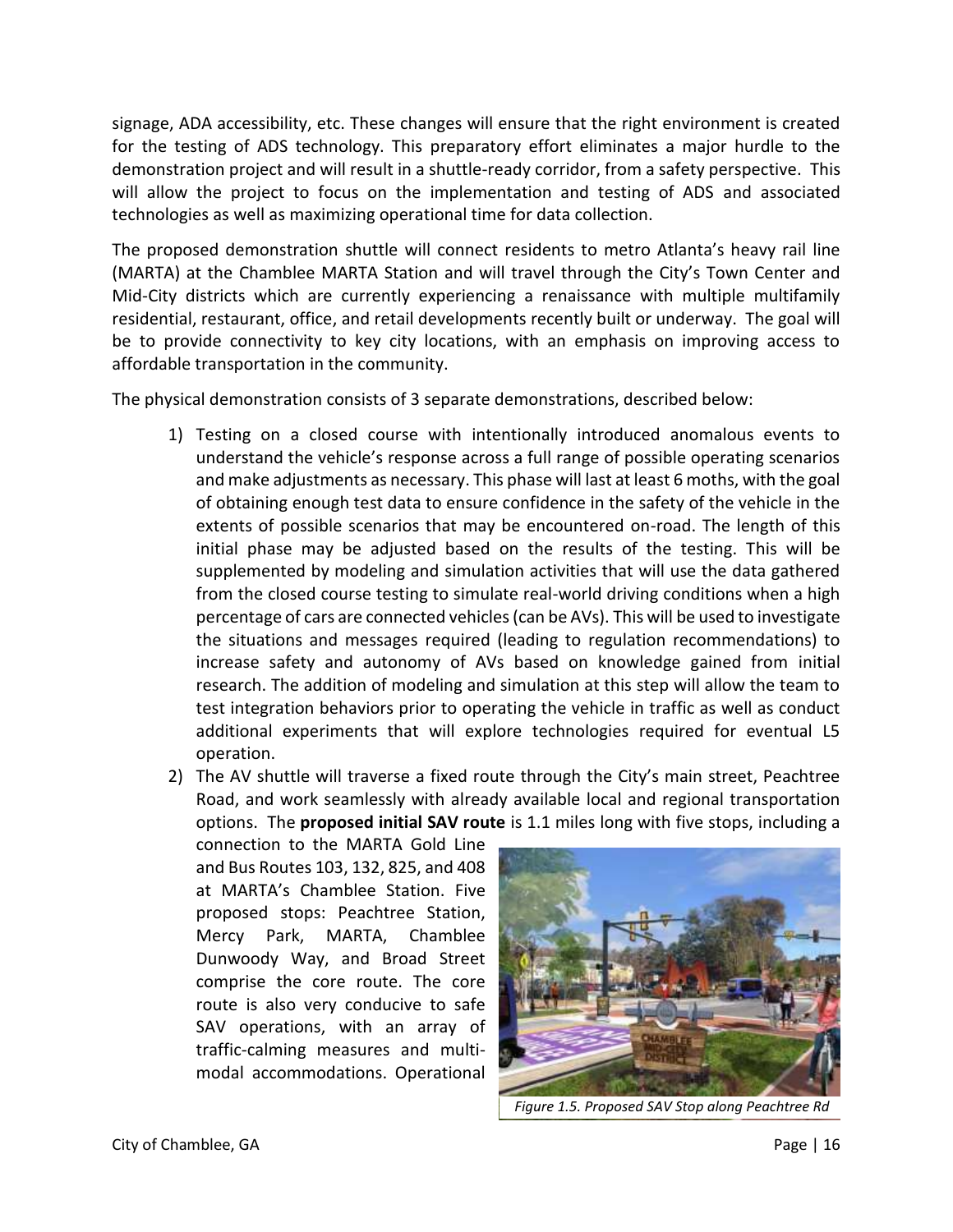details for core route are shown below.

- Core Route Distance, one-way: 1.1 miles
- Headway (two vehicles in service): 8 minutes at an operating speed of 12 mph
- System Capacity: 90 persons/hour
- 3) In the final stage of the demonstration, an **extended route** will be used that increases the route length to 2.1 miles and adds stops at Third Rail Studios and Assembly Yards, connecting these employment and future residential areas with businesses and services along Peachtree Road. To safely serve these employment centers, additional efforts to calm traffic and reduce driveway access are necessary, and this route will begin service once the necessary infrastructure improvements have been made. Overall, the route requires only modest infrastructure improvements for implementation and connects key destinations with places of residence and employment. Operational details for the extended route are shown below. *Figure 5. SAV Route at Chamblee Tucker Rd and Peachtree Rd Intersection*
	- Extended Route Total Distance, one-way: 2.1 miles
	- Headway (2 vehicles in service): 15 minutes at operating speed of 12 mph
	- System Capacity: 51 persons/hour

Chamblee plans to maintain three EZ10 vehicles, supplied by EasyMile. The use of three vehicles provides redundancy and is intended to ensure that two EZ10 vehicles are available for City transport operations while one is used in additional testing scenarios.

#### <span id="page-16-0"></span>1.4.3 EZ10 Vehicle

The City's preferred vendor is EasyMile due to the capability of their vehicles to be ADA accessible. EasyMile is required to get a federal exemption from NHTSA to operate on public roads (as no autonomous shuttle complies with the current FMVSS standards). In October 2018, NHTSA updated their process for granting these approvals and EasyMile was the first to apply and be approved for projects via this new process.

EasyMile was at the forefront of this change with the federal government during this process. This is a testament to the level of experience that EasyMile has deploying the autonomous technology around the world, resulting in being recognized as the leader in this space. EasyMile



*Figure 1.6. Proposed SAV Stop along Peachtree Rd*

continues to work closely with NHTSA, Federal Transit Administration (FTA), Federal Highway Administration (FHWA), Volpe, and other branches of the federal government, and continue to work with California, Colorado, and other states as driverless regulations are developed and refined.

The updated federal process requires the importer to submit vehicle and projectspecific information. To date, EasyMile has successfully imported around 20 vehicles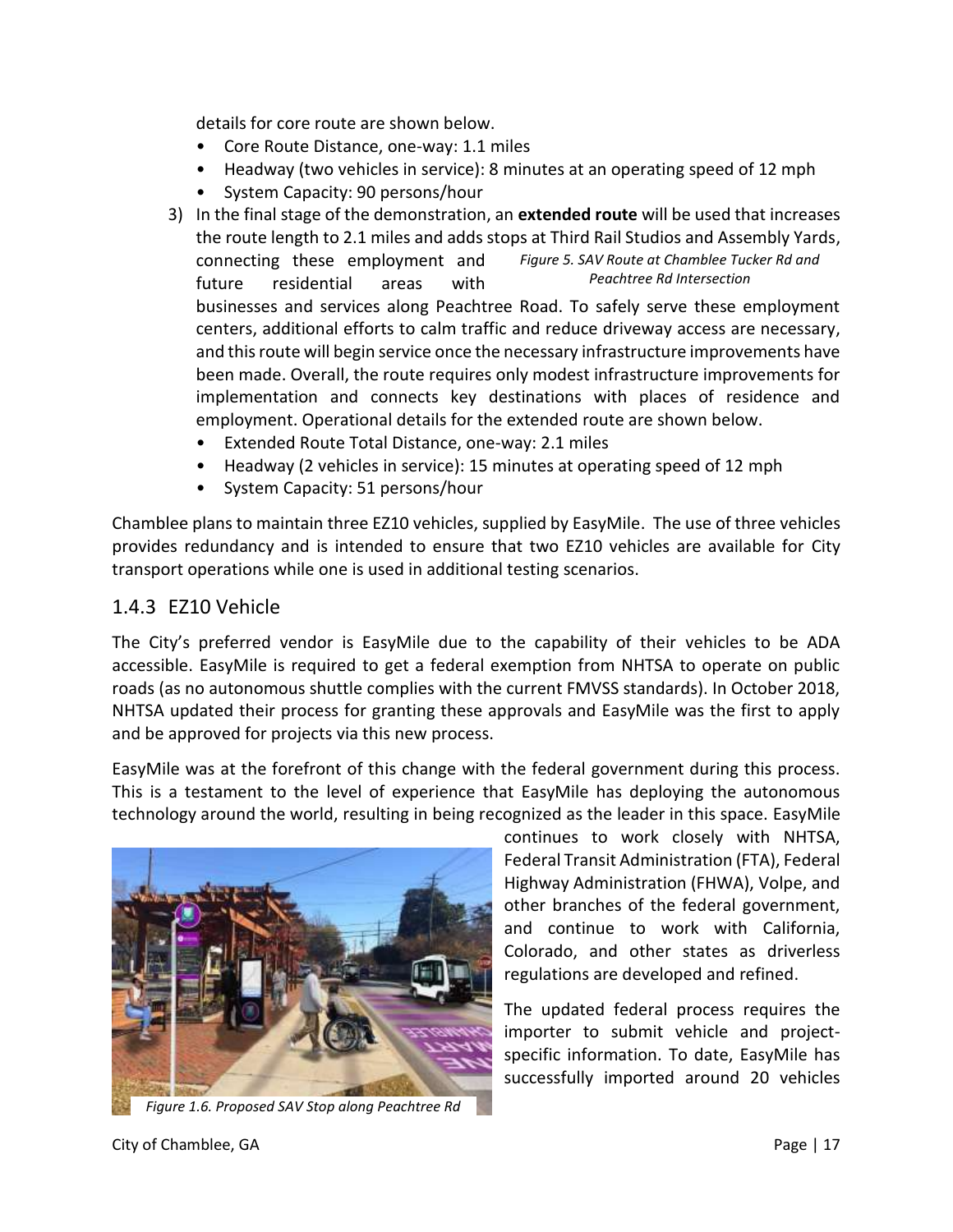and received approvals for all of projects (over 30 project-specific approvals).

EasyMile's EZFleet system compiles thousands of data points throughout the EZ10s' operations and, as such, can be quite informative for reporting purposes. EasyMile will share many of these data points with the City via its APIs in addition to training the City's Customer Service Ambassadors on how to collect useful operating data throughout the service. In addition, the City is partnering with Georgia Tech to add additional equipment onto the shuttles to fill data gaps.

EasyMile's EZ10 are manufactured by Ligier on a dedicated assembly line in its Vichy, France factory. Therefore, Chamblee will be applying for an exemption from the Buy American Act and hope to be approved by the Agreement Officer before purchasing these vehicles.

#### <span id="page-17-0"></span>1.4.4 Secondary Sensor Network

The purpose of the secondary sensor network is to collect incident data without directly interfering with the safety critical primary sensor network of the EZ10. With this goal in mind, the secondary sensor network will not be directly designed to match the sensors of the EZ10, but instead will be configured to best capture the operationally relevant incident data for future L5 deployment.

Georgia Tech will outfit the vehicle with a broad range of representative sensors including: LIDAR, radar, cameras, IR/Multi-spectral imagers, and additional AV sensors that may become available in the timeframe of operations. This will go beyond the sensors currently used by the EZ10 to drive autonomously and will provide AV researchers and commercial entities a database of onroad vehicle interactions for use to investigate where sensor and data processing failures are likely to occur. Furthermore, the inclusion of these additional sensors and the associated stored data is intended to help the USDOT in determining potential windows for mandatory and regulated data sharing around AV accidents enabling all vehicle manufacturers to learn from incidents, and to assess the minimum sensor configuration requirements for safe operation.

An initial task for the proposers will be to work with the USDOT to optimize the secondary sensor network to best capture L5 relevant data for storage on the USDOT's Secure Data Commons. Georgia Tech is nominally planning a sensor network with the following components: 2 velodyne LIDAR, 2 Ouster LIDAR, PointGrey equivalent forward and rearward looking stereo vision, Bosh Mid and Long range automotive radar, 360 degree video assembled from multiple feeds, two Novatel GPS receivers, a FLIR IR camera, and potentially a Georgia Tech AESA imaging radar borrowed from a UAV to represent the types of data likely to be available in the near future. These sensors can be utilized to build a rich picture of the operating environment at any given moment.

Based on experience at Georgia Tech in outfitting similar sets of sensors to vehicles, it is anticipated that the secondary network will be capable of generating gigabytes of data per minute. As a result, a significant data storage solution will be required on and off board the AV to house the raw and processed sensor data being generated by this array.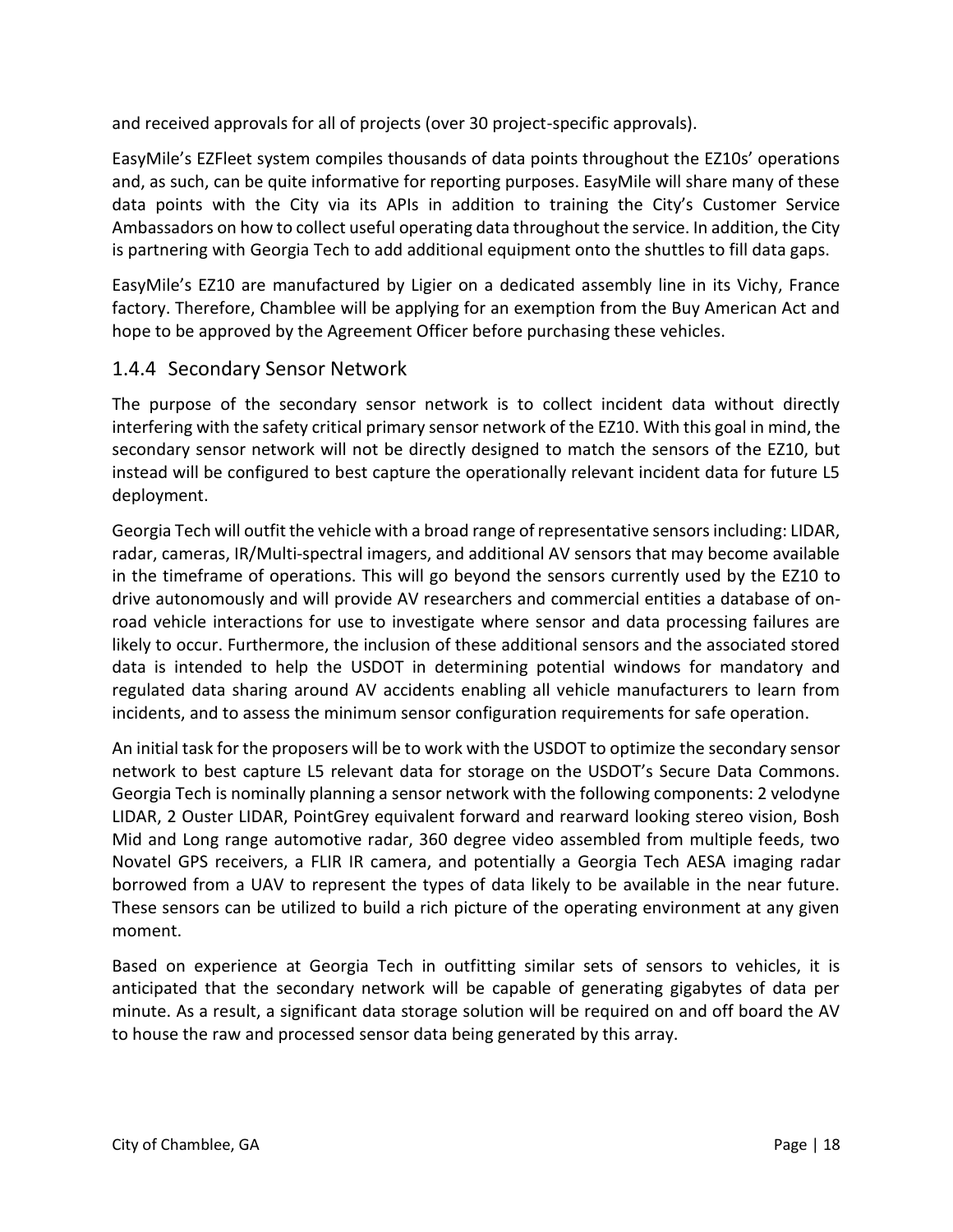## <span id="page-18-0"></span>1.4.5 Data Sharing

The City is committed to gathering and sharing all relevant and required data with the USDOT throughout the project, in near real time. Data will also be made available to USDOT and the public for at least 5 years. Through partnerships with the Georgia Institute of Technology, EasyMile, and others, the City is committed to furthering the availability of data related to ADS technology prior to, during and after the implementation of project. Details related to data collection are outlined in Part 3 of the City's application. The City has a vested interest in improving the technology through testing, data collection, data sharing and collaboration with similar groups to create a long-term alternative mode of transportation for City residents and visitors nationwide. Currently, the City feels that the future removal of the on-board attendant and consequent reduction in operating costs is a viable means in which the City can permanently operate the Peachtree Road shuttle.

### <span id="page-18-1"></span>1.4.6 Vehicle Input / Output

Through partnership with EasyMile, the City is committed to including interfaces that are accessible and allow various types of users to utilize the information/technology. However, this proposal is focused on municipal vehicles, and as such the input interfaces are not intended to be tailored to the general public, and the output interfaces are to be tailored toward vehicle localization and safe operation on public roads.

For example, the City proposes to equip other vehicles such as police vehicles with related connected vehicle technology that can communicate with the shuttle to test how it reacts to emergency vehicles. In addition, the Georgia Institute of Technology will be leading the effort to test which connected vehicle technologies are necessary to ensure safe operation in emergency and road construction scenarios. Any updates to the routing of the vehicle will be performed at the municipal level, and output interfaces will be focused on how this information is presented to the public.

# <span id="page-18-2"></span>1.4.7 Scaling the Effort and Outreach

As one of the first mixed-traffic SAV routes in North America, Peachtree Road will be unlike any other, and as such, needs to orient users to the new operating conditions. We believe the City of Chamblee's self-driving shuttle is a representative SAV implementation in a municipality that is both scalable and relatable to other government organizations/transit agencies. The lack of efficient, safe and affordable first and last-mile connectivity is a problem throughout the country. Based on the analysis and studies conducted by Chamblee in conjunction with Georgia Tech, a self-driving shuttle appears to be one of the more sustainable methods of providing this missing link. Therefore, similar treatments may be very attractive to other places throughout the country.

The proposers are enthusiastic partners in helping the USDOT share lessons learned throughout the demonstration. By partnering with the Atlanta Regional Commission and the Georgia Institute of Technology, the City will have a local, regional, and national forum to share information and lessons learned to transfer knowledge throughout the country. The proposers anticipate publication and presentation at national conferences and forums. Furthermore, the proposers plan on supporting any USDOT outreach that may occur during the life of the program.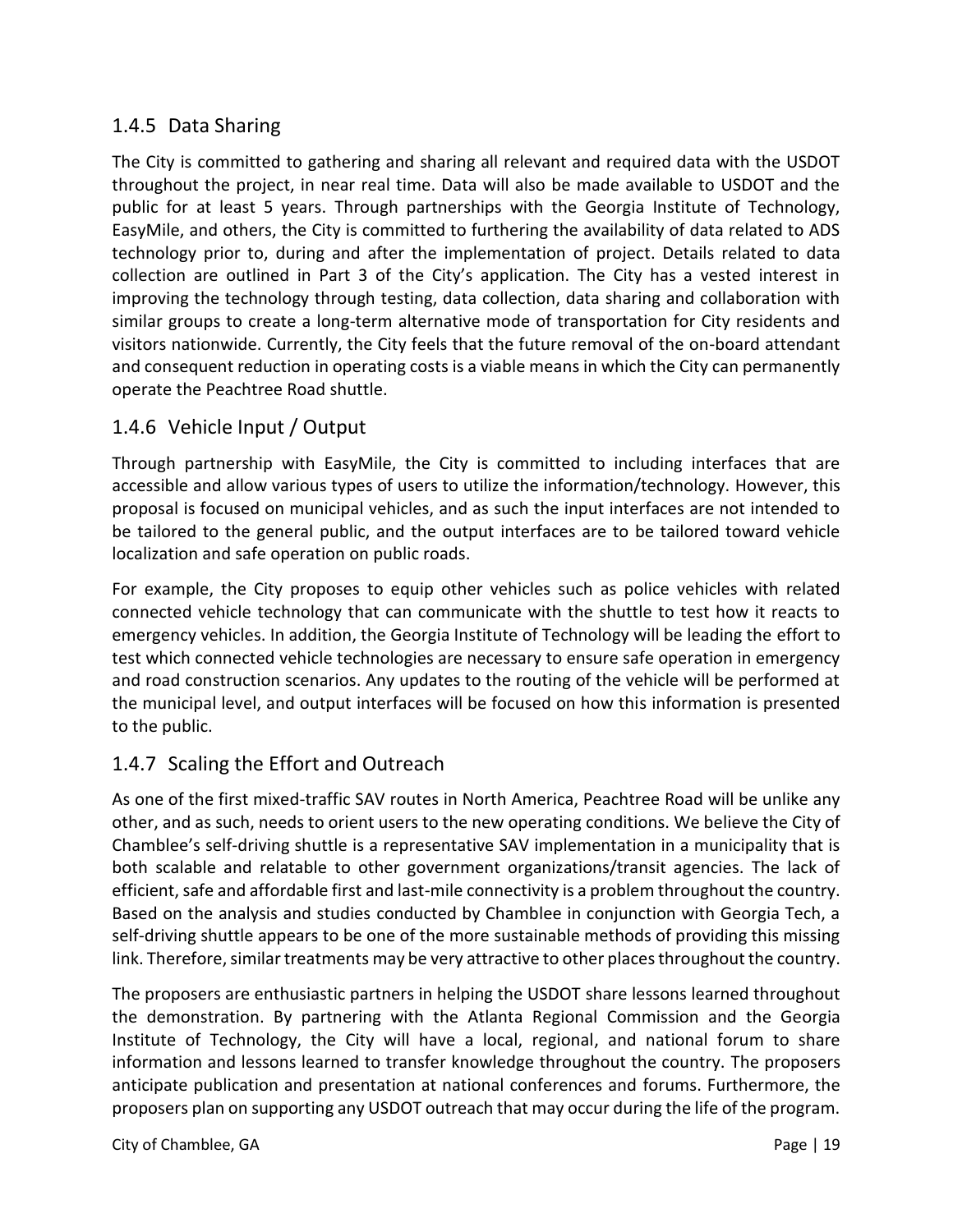To ensure broad exposure, the City will host a webpage regarding the project and host an annual site visit and education program to highlight the demonstration project in tandem with these partners.

# <span id="page-19-0"></span>1.5 Approach

# <span id="page-19-1"></span>1.5.1 Chamblee is Demonstration-Ready



The City of Chamblee has already laid the groundwork for this project, as it is truly shovel-ready. In May 2018, the City adopted a *Self-Driving Shuttle Feasibility Study & Concept Plan*. In September 2018, the City received a grant to partner with Georgia Tech to develop an Operations Plan, the next step in the implementation process that determines the alignment, priority treatment, schedule, number of vehicles, and storage solutions. Additionally, the City is working with a Georgia Tech team to research and develop a report on best

practices for implementing a shuttle that is not only utilitarian, but can also be a model for deployment with mobility, economic, equity, and place-making benefits. Chamblee is in a unique position to demonstrate an ADS on our public roads from early on in this project. *Figure 1.7. Future SAV Streetscape along Peachtree Rd*

The City of Chamblee would purchase an SAV for its pilot shuttle. EasyMile, an internationally known company with regional offices in Denver, CO, will sell three EZ10 shuttles to the City of Chamblee to implement this project. EasyMile provides a 100% driverless, electric vehicle that can carry up to 15 passengers. One challenge that the City of Chamblee found when looking at potential manufacturers was finding vehicles capable of providing accessibility accommodations to all individuals that may wish to ride the shuttle. The EZ10 Driverless Shuttle provides a built-in access ramp. Additionally, this shuttle is advertised to "operate on existing roadways with no additional infrastructure required" (http://www.easymile.com/#About). This will lead to a relatively short period between project initiation and day one of operation.

EasyMile will provide a shuttle capable of L4 autonomy. The current federal requirement for there to be an individual on the shuttle during operation restricts the ability for the proposed shuttle to be fully automatic, however, Chamblee will designate the individual on the SAV during operation to serve as a "City Concierge" as has been done in other cities like Las Vegas. The "City Concierge" would be a good resource for both individuals who are visiting the area as well as citizens that may not know the rich history of the City of Chamblee.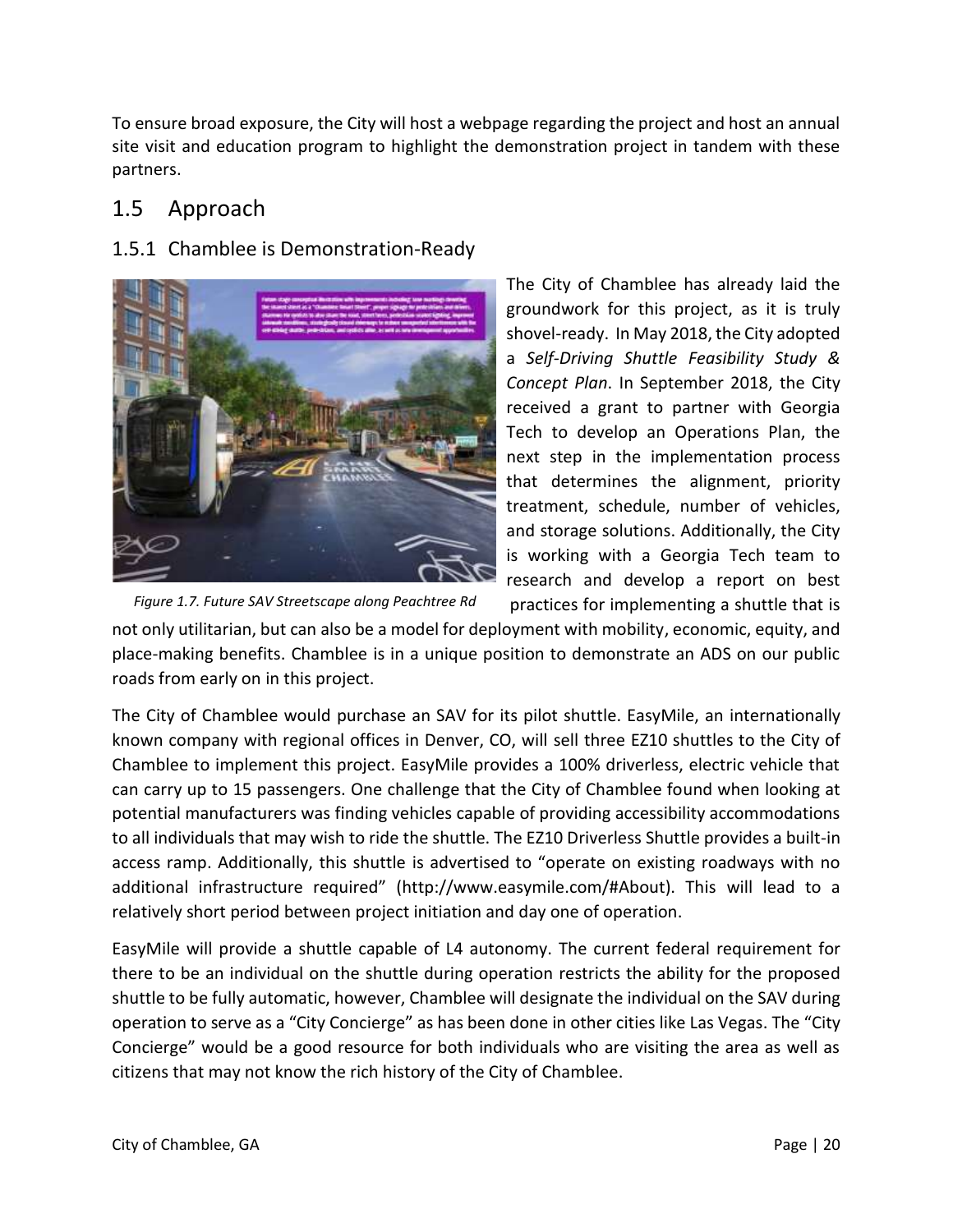# <span id="page-20-0"></span>1.5.2 Technical Approach to Improving AV Safety

Human drivers are susceptible to distraction, miscalculation, or the same from other drivers on the road, leading to serious collisions. AVs which mimic a human driver's sensory inputs will be ever-vigilant, but similar to human failure, sensors can fail, have interference, or even be hacked. All current AVs failsafe response to a situation where the vehicle becomes confused is to either disengage self-driving and return control to a human in the driver's seat or to simply come to a stop. Neither scenario is an acceptable answer on the path to reaching L5 autonomy. Without additional information to supplement and confirm on board sensors, there may be situations AVs encounter that cause them to have low confidence in their path determination and lose full autonomy.

AVs use a variety of sensor technologies to map their surroundings including LIDAR, radar, visual cameras, infrared, and ultra-sonic. Each sensor type has its advantages and disadvantages and it is the combination of sensors that AV developers hope to use to build a complete and redundant picture of their environment. Single sensors are not perfect, and it requires the algorithmic integration of numerous sensors for AVs to build a complete picture of the world around them. AVs need as much information as possible to ensure a high confidence path determination and maintain high levels of safety. AVs counter individual sensor failure by having redundant sensors and sensor types as well as pre-populated databases of route features produced by AV manufacturers. These pre-populated databases are first and foremost proprietary and second static. Therefore, there is no way for regulators to access, inspect, or augment that data, especially in real-time.

Therefore, the project team proposes to outfit an EZ10 shuttle with an array of sensor classes to gather non-proprietary data for use in determining situations and scenarios when AV sensors produce low confidence in path determination. The team will purchase and outfit the shuttle with a LIDAR, radar, visual cameras and IR cameras to gather and store sensor data as an AV

travels through mixed-traffic in Chamblee and on closed courses at L3 and higher autonomy. This data will be linked with how the AV responds to driving situations it encounters and the high-level data that is provided by EasyMile.



*Figure 1.8. Representative image of research Georgia Tech has performed in 3D sensor data collection and visualization.*

The team will investigate what and how external information can act as both a trigger for how an AV responds to its on-board sensors as well as verification for situations when those sensors fail to produce a confident result on their own. The team will investigate situations such as adverse weather conditions, temporary construction zones in the vehicle travel lane, vehicles stopped in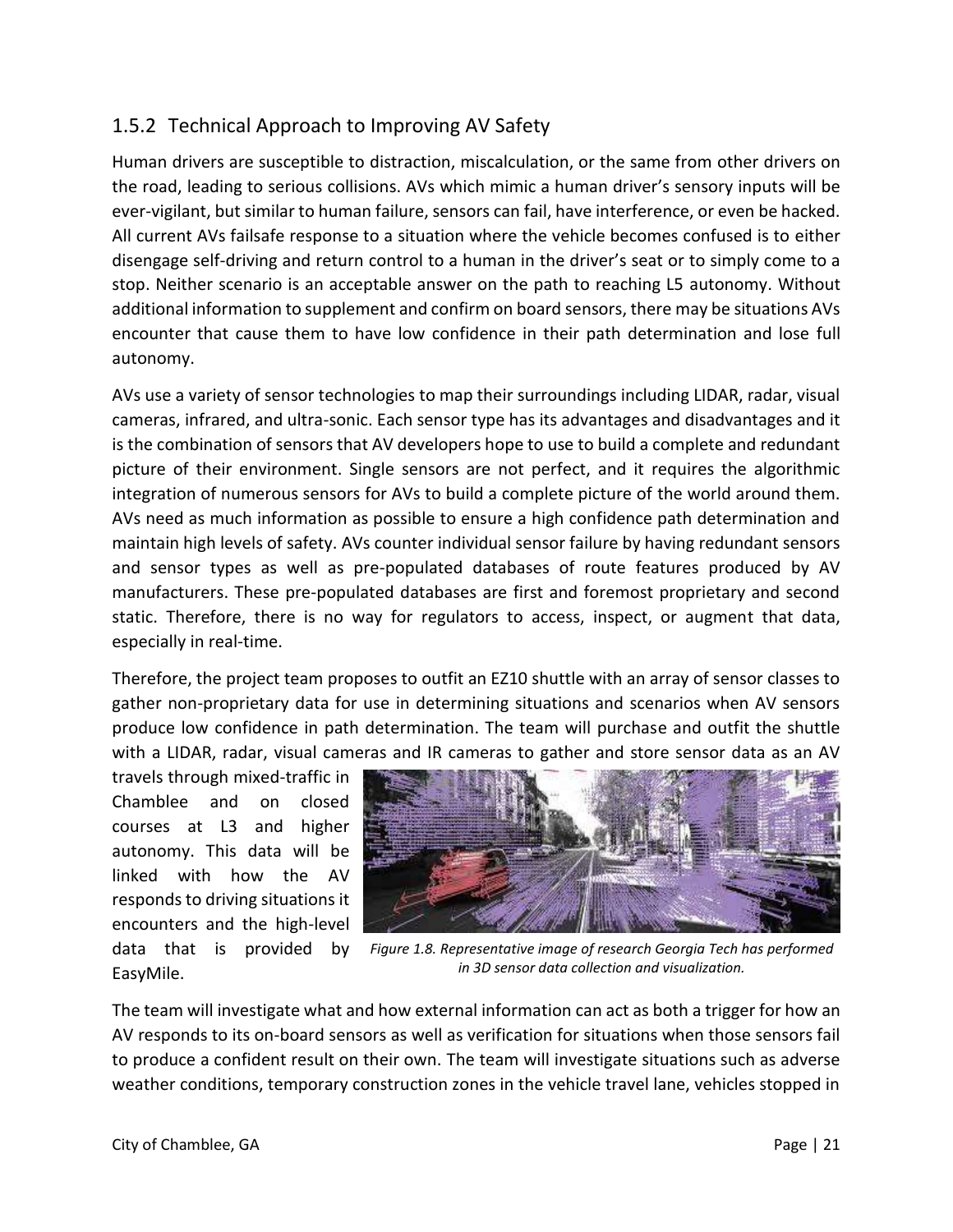the travel lane, vehicle collisions blocking the travel path, pedestrians, and other scenarios which will strain the current state of the art autonomous systems.

### <span id="page-21-0"></span>1.5.3 A Phased Approach

The proposing team plans to approach this project in multiple phases over the project timeline:

*Phase 1:* Collect sensor data from an AV driving a closed course and in mixed traffic on a fixed route. Investigate failure mechanisms of those sensors which can lead to vehicle stops or disengaging of autonomy. Investigate driving situations and the types of communication from a vehicle's external environment that will be required to be delivered from infrastructure and other vehicles that may increase autonomy in those situations in pursuit of L5 autonomy.

*Phase 2:* Model and simulate real world driving conditions, including when a high percentage of cars are connected vehicles (can be AVs). Investigate how the behaviors observed on the closed course will translate into on-road operations with other vehicles present. Looking toward future L5 autonomy, further investigate the situations and messages required between connected vehicles (leading to regulation recommendations) to increase safety and autonomy of AVs based on knowledge gained from Phase 1 research. This is a purely a modeling and simulation task which looks at a more holistic driving environment beyond 1 vehicle. This task will use an existing Georgia Tech policy-based simulation framework called F2.

*Phase 3:* Develop a framework and proposed standard for governments to implement supporting the necessary V2V and V2I messages to increase safety of AVs based on Phase 1 and Phase 2 research. Investigate a framework and proposed standard for governments and vehicle manufacturers to implement outlining what and how messages are passed, stored, and processed between vehicles and infrastructure, including who is mandated to pass what messages, when, and with what priority in pursuit of increasing AV safety on our roads, including who owns and maintains the data required to perform these tasks.

*Phase 4:* Implement a demonstration of an AV (EasyMile) driving at Level 3 or greater which integrates external messages from both infrastructure and other vehicles on the road. Demonstrate that messaging leads to better decision making, safer driving, and brings AV's closer to L5 autonomy in a peri-urban environment (Chamblee).



*Figure1.9. Implementation Schedule*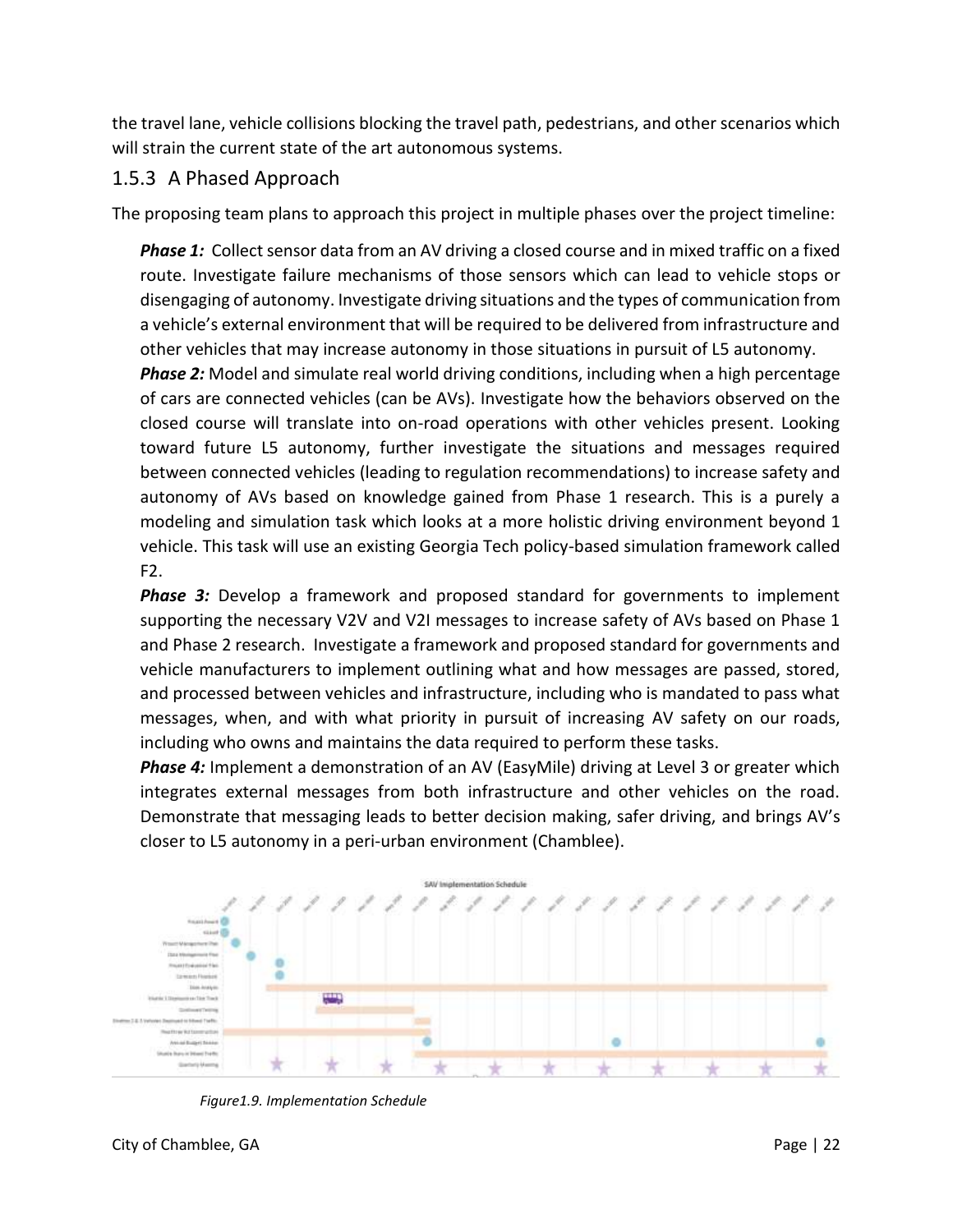### <span id="page-22-0"></span>1.5.4 Risk Mitigation and Technical Competence

The proposing team has a variety of knowledgeable and experienced professionals who have worked in extremely relevant areas which will contribute to the success of this project. Specifically, the research team at Georgia Tech has years of experience in sensor systems, data analysis and data storage, and has developed autonomous vehicles (cars, boats, helicopters, planes) under several government contracts. The experience gained will support the research to be performed on this contract.



*Figure1.10. Georgia Tech's autonomous Porsche Cayenne.*

During Phase 2 of the project, Georgia Tech plans to reduce risk by using an established policy based simulation framework, called F2 developed in house at Georgia Tech, to perform the modeling and simulation F2's simulation framework is designed to allow users to analyze and optimize scenarios wherein agents (vehicles/infrastructure) interact in a complex and dynamic manner. The most critical component of the F2 framework is the concept of policy-based decision making, where agent decision-making nexuses are identified and coded in the software as interfaces. For each decision-making nexus, developers and analysts can determine one or more ways in which that decision could be made and add a model for that decision-making option. At runtime of a scenario, the user is able to configure on a per-agent basis how these decisions are made to simulate the complex interactions between agents. Within the framework, agent communication is governed by a directional graph, where each agent stores a list of other agents to which it is allowed to communicate. This can be either a non-directional communication line (where two agents know nothing about each other), a uni-directional communication line (where one agent knows about another, but not vice versa), or a bi-directional communication line (where both agents know about each other). A common message passing interface allows agents to trigger commands to each other, which can in turn create events within the simulation to which the agents react.

One key feature of F2 that has been developed and demonstrated is the notion that transport of components between agents within a simulation requires physical movement through some type of vehicular transport. F2 supports modeling of both independent (wherein the vehicle is effectively moving itself through the environment) and dependent motion of vehicles (where a central controller is responsible for instructing vehicles as to their motion). Models have been developed for both freeform motion where vehicles are allowed to travel in any direction they wish and restricted motion where vehicles must maintain pathing on defined rails, paths, or roads. Transportation networks can be as simple as all vehicles have access to all paths and as